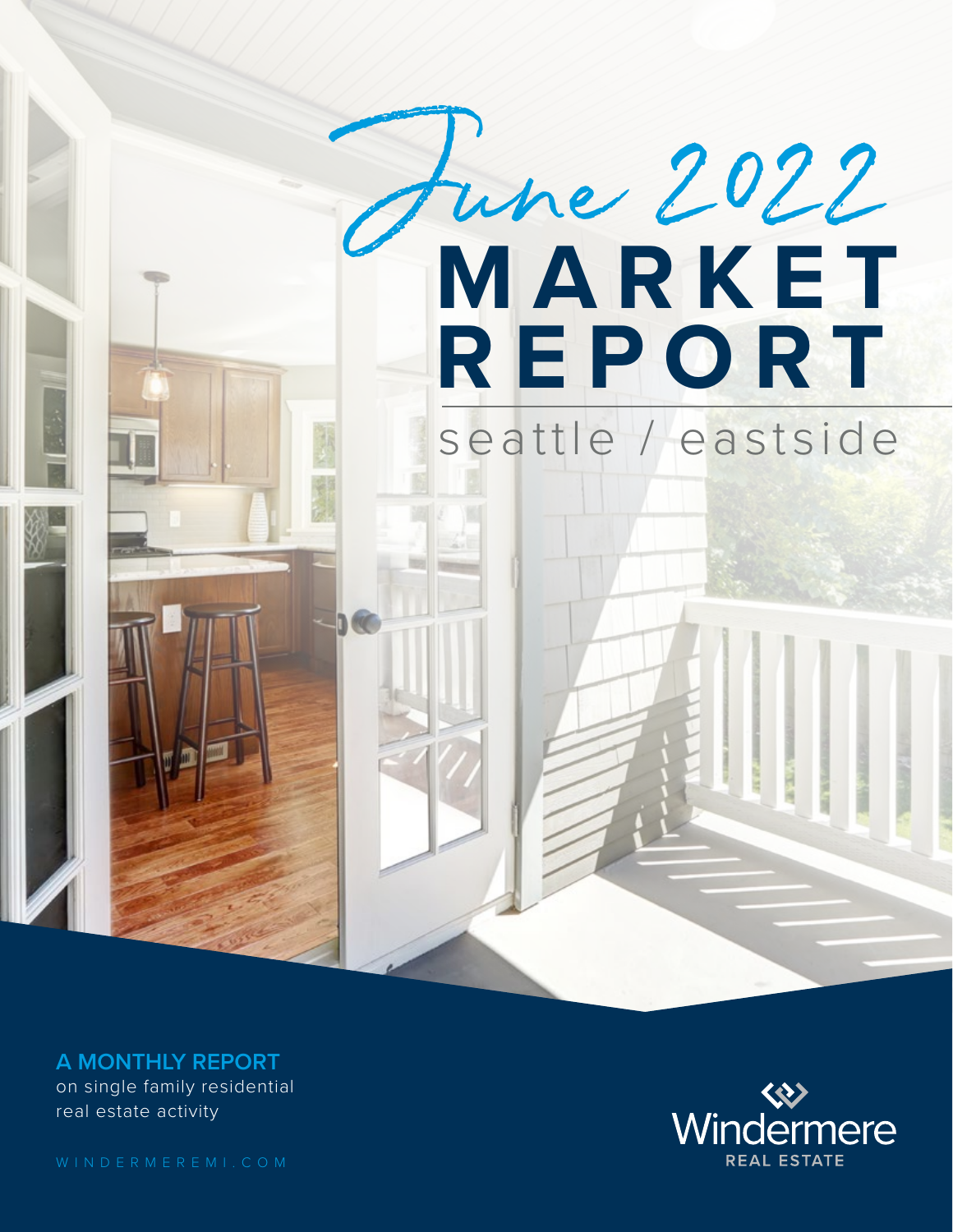# ALL SEATTLE **HOMES**

### *June*

% of Sales At, Above, or Below List



Median Sale Price (000's)



% of List Price By Time on Market

#### 112% 0-10 DAYS 88% of Sales

99% 11-30 DAYS 9% of Sales

98% 31+ DAYS 3% of Sales

1175

| <b>1100</b> Last Month |
|------------------------|
|                        |

1340 Same Month Last Year

#### Average Cost Per Sq Ft Months of Supply

#### \$604

\$601 Last Month

\$541 Same Month Last Year

#### New Listings **Pending Sales**

#### 964

1217 Same Month Last Year 845 Last Month

0.6

**0.6** Last Month

**0.6** Same Month Last Year



Information and statistics derived from Northwest Multiple Listing Service for NWMLS Seattle Metro Area. © Copyright 2022 Windermere Real Estate/Mercer Island.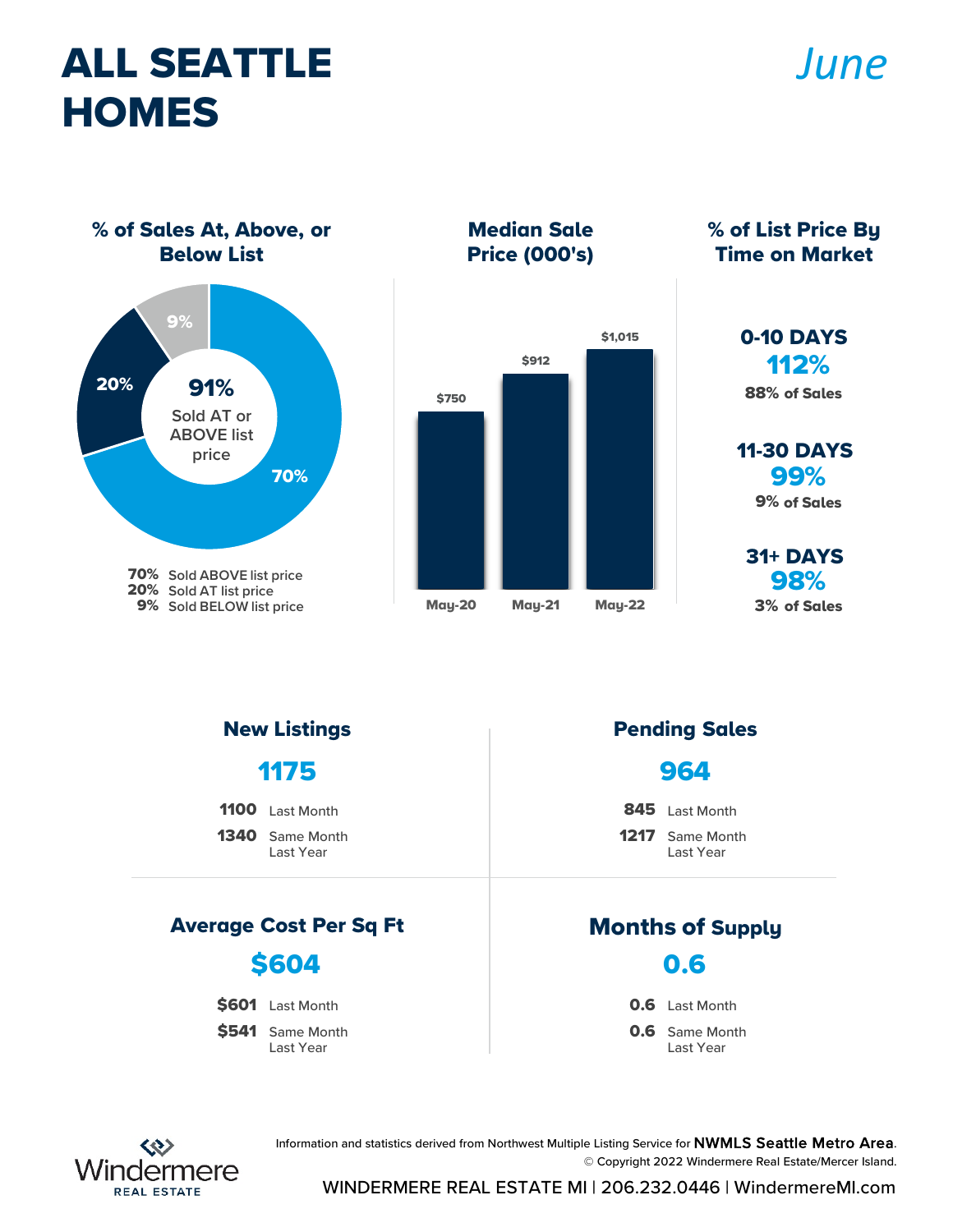# WEST SEATTLE **HOMES**

# *June* **2022**

% of Sales At, Above, or Below List



Median Sale Price (000's)



#### % of List Price By Time on Market

#### 110% 0-10 DAYS

91% of Sales

99% 11-30 DAYS 6% of Sales

97% 31+ DAYS 3% of Sales

226 Same Month Last Year 187 Last Month Average Cost Per Sq Ft Months of Supply New Listings **Pending Sales** 200

#### \$550

\$541 Last Month

\$486 Same Month Last Year

#### 186

158 Last Month

221 Same Month Last Year

0.4

0.5 Last Month

**0.5** Same Month Last Year



Information and statistics derived from Northwest Multiple Listing Service for NWMLS Area 140. © Copyright 2022 Windermere Real Estate/Mercer Island.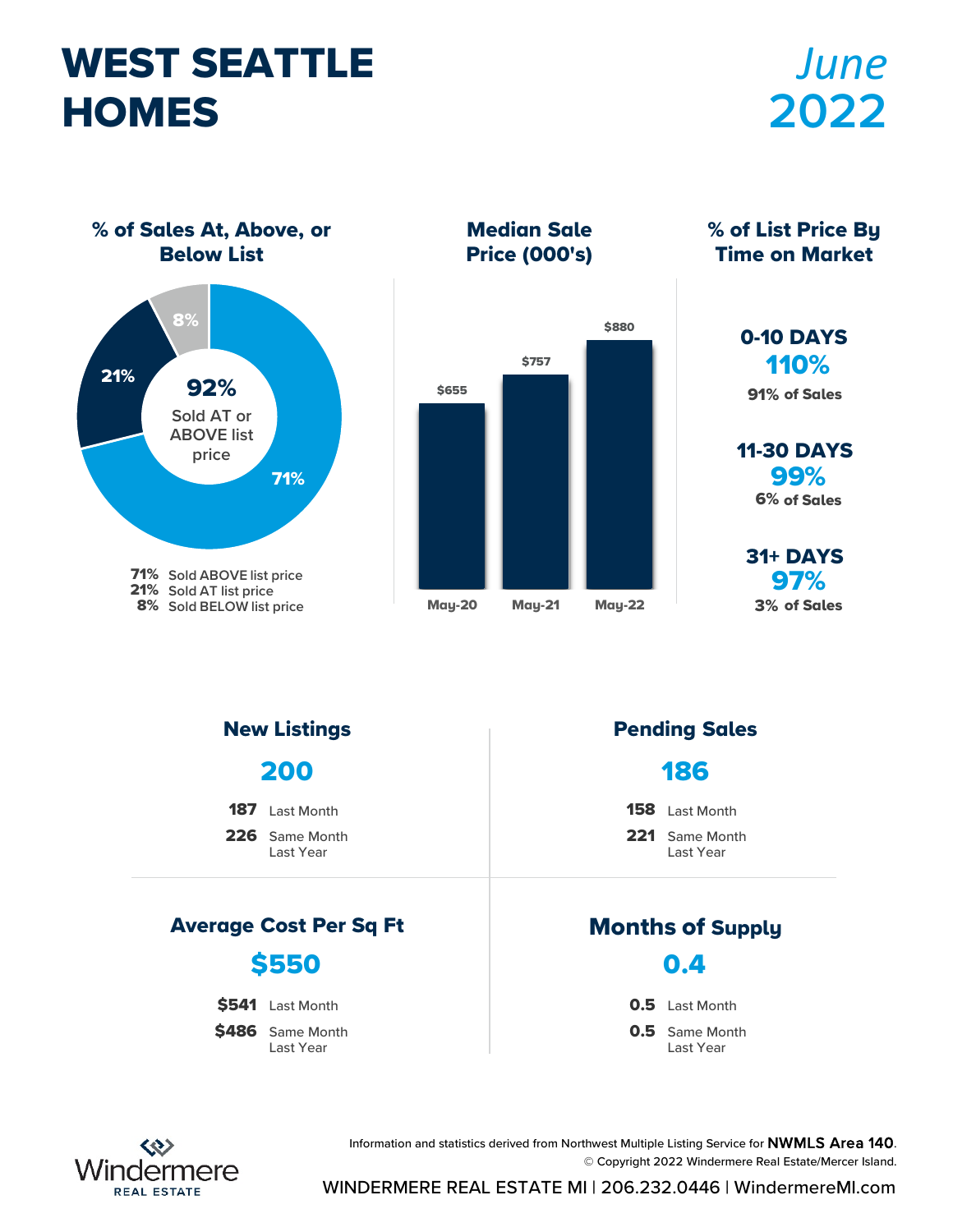# SOUTH SEATTLE **HOMES**

# *June* **2022**

% of Sales At, Above, or Below List



Median Sale Price (000's)



% of List Price By Time on Market

### 112% 0-10 DAYS

83% of Sales

100% 11-30 DAYS 13% of Sales

98% 31+ DAYS 5% of Sales

179 Same Month Last Year 128 Last Month Average Cost Per Sq Ft Months of Supply New Listings **Pending Sales** 136 144 Same Month Last Year 99 Last Month 100 \$454 Same Month \$514 Last Month \$515 **0.7** Same Month **0.6** Last Month 0.8 Last Year Last Year



Information and statistics derived from Northwest Multiple Listing Service for NWMLS Areas 380 and 385. © Copyright 2022 Windermere Real Estate/Mercer Island.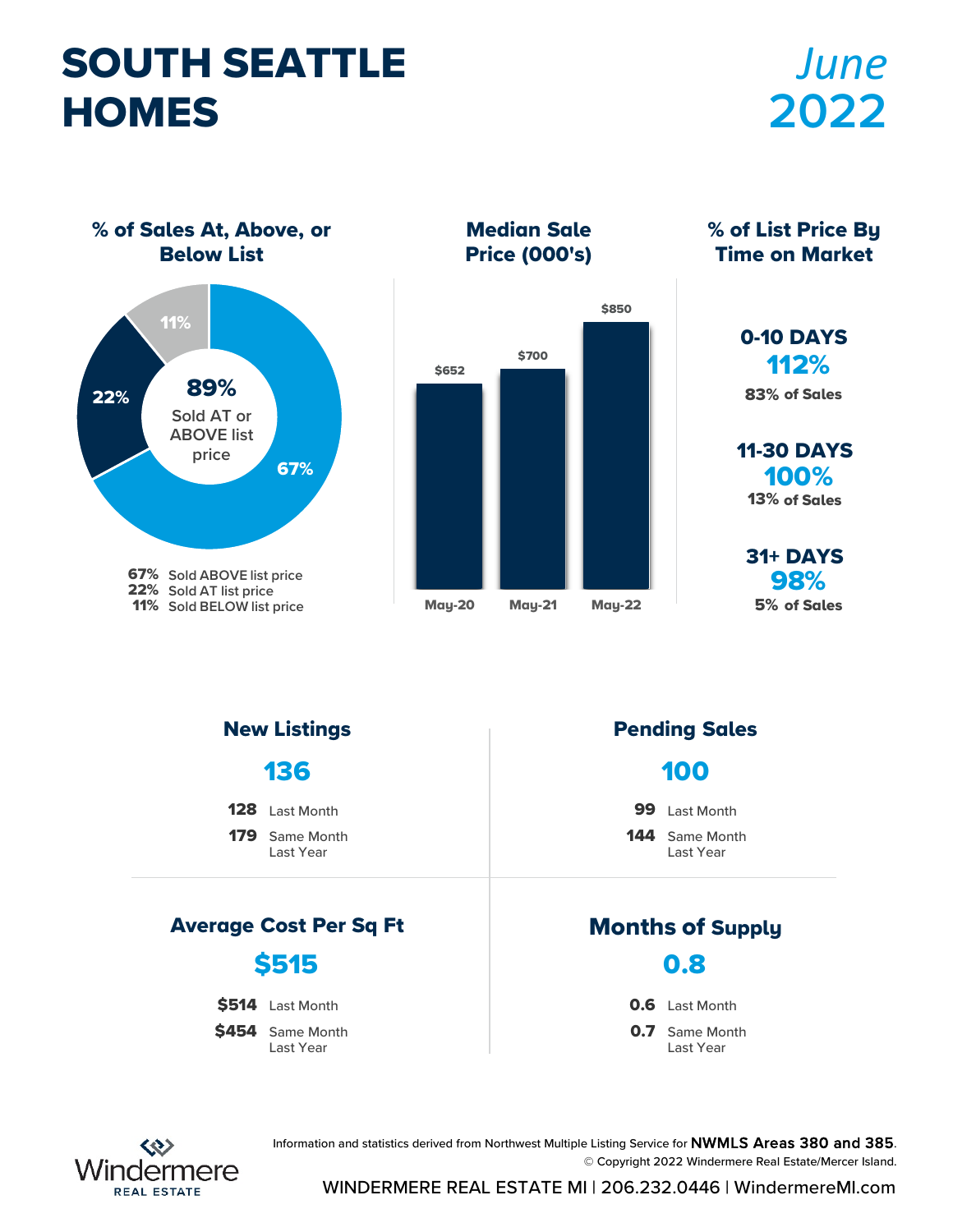# CENTRAL SEATTLE **HOMES**

# *June* **2022**

% of Sales At, Above, or Below List



Median Sale Price (000's)



% of List Price By Time on Market

#### 109% 0-10 DAYS

81% of Sales

98% 11-30 DAYS 14% of Sales

99% 31+ DAYS 6% of Sales

174 Same Month Last Year 130 Last Month Average Cost Per Sq Ft Months of Supply New Listings **Pending Sales** 120 151 Same Month Last Year 89 Last Month 94 \$656 Same Month \$698 Last Month \$700 **0.8** Same Month 0.9 Last Month 1 Last Year Last Year



Information and statistics derived from Northwest Multiple Listing Service for NWMLS Area 390. © Copyright 2022 Windermere Real Estate/Mercer Island.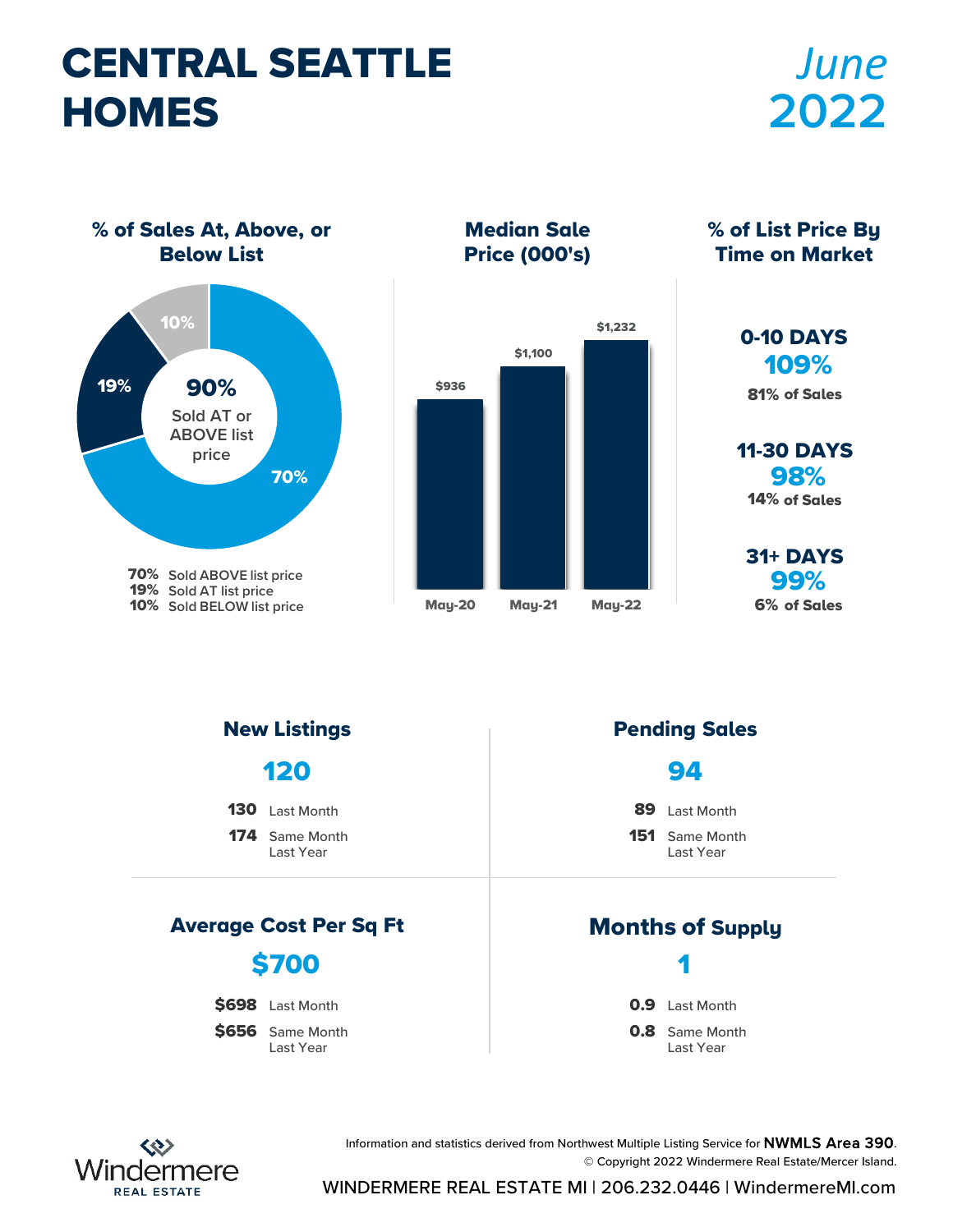# QUEEN ANNE AND MAGNOLIA **HOMES**

# *June* **2022**

% of Sales At, Above, or Below List



Median Sale Price (000's)



% of List Price By Time on Market

### 112% 0-10 DAYS

81% of Sales

97% 11-30 DAYS 13% of Sales

98% 31+ DAYS 6% of Sales

128 Same Month Last Year 97 Last Month Average Cost Per Sq Ft Months of Supply New Listings **Pending Sales** 106 113 Same Month Last Year 63 Last Month 79 \$610 Same Month \$678 Last Month \$669 **0.6** Same Month **0.8** Last Month 0.9 Last Year Last Year



Information and statistics derived from Northwest Multiple Listing Service for NWMLS Area 700. © Copyright 2022 Windermere Real Estate/Mercer Island.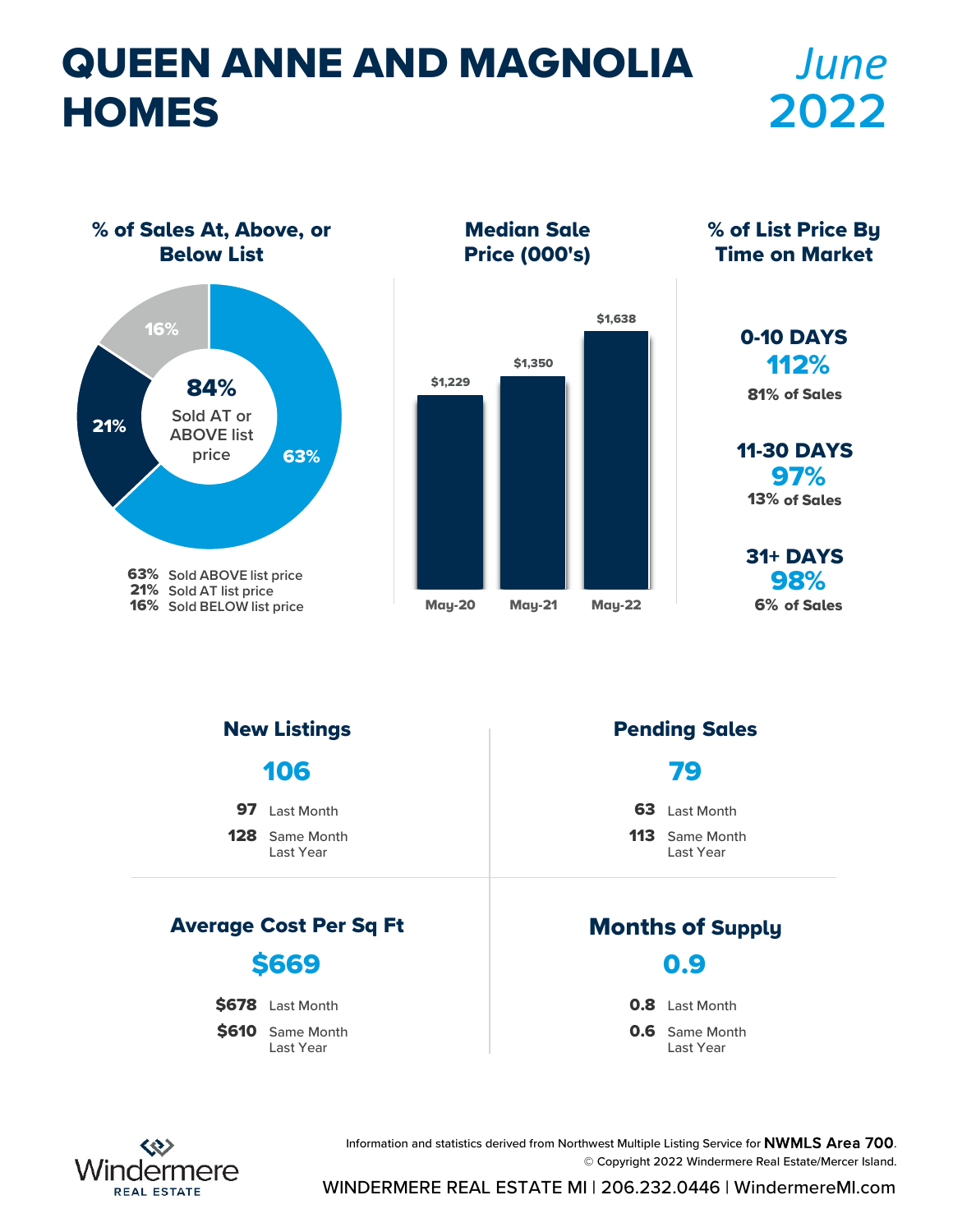# BALLARD AND GREEN LAKE **HOMES**

# *June* **2022**

% of Sales At, Above, or Below List



Median Sale Price (000's)



% of List Price By Time on Market

### 113% 0-10 DAYS

91% of Sales

99% 11-30 DAYS 8% of Sales

99% 31+ DAYS 2% of Sales

298

296 Last Month

343 Same Month Last Year

#### Average Cost Per Sq Ft Months of Supply

### \$637

\$632 Last Month

\$543 Same Month Last Year

#### New Listings **Pending Sales**

### 253

230 Last Month

320 Same Month Last Year

0.5

0.5 Last Month

**0.4** Same Month Last Year



Information and statistics derived from Northwest Multiple Listing Service for NWMLS Area 705. © Copyright 2022 Windermere Real Estate/Mercer Island.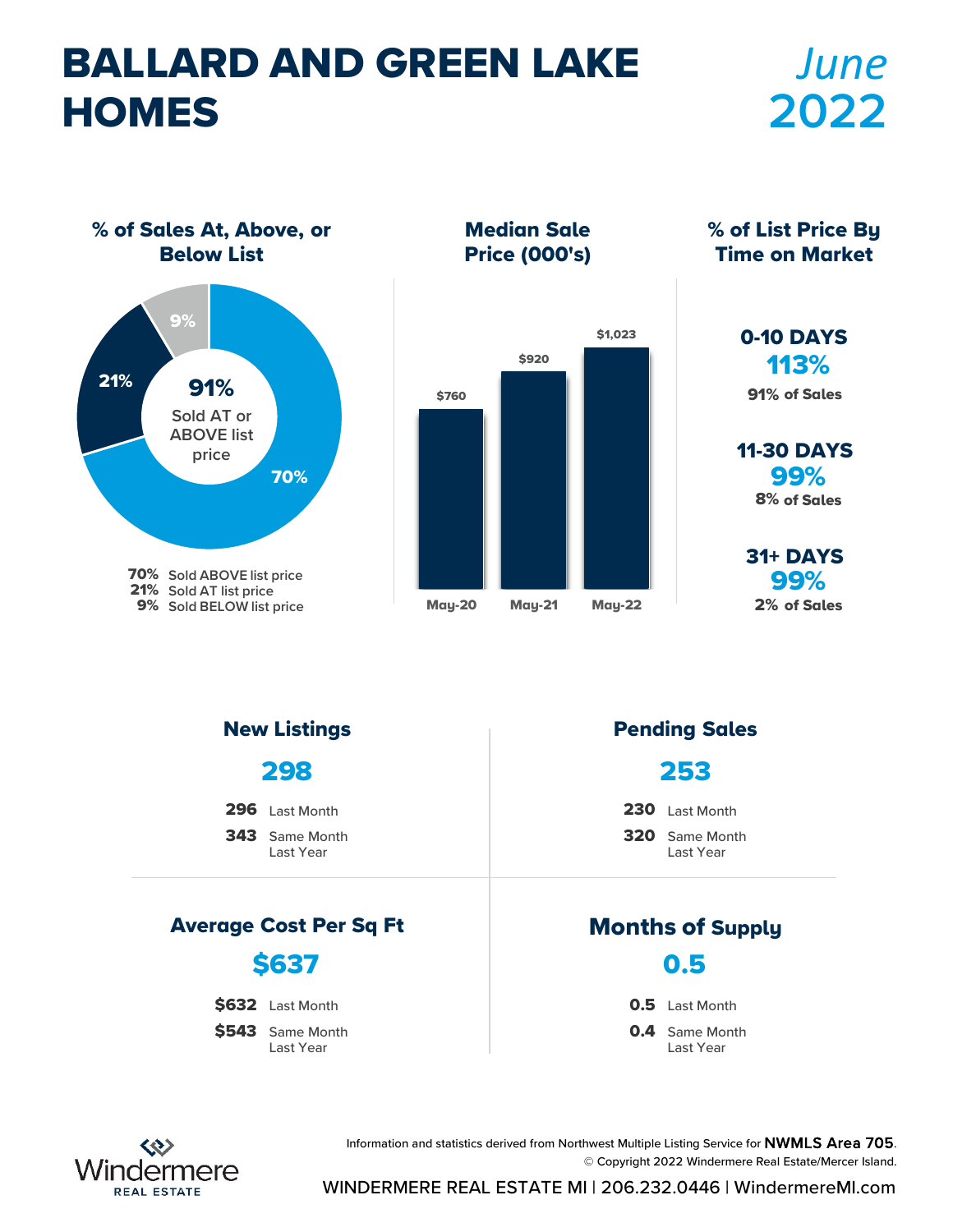# NORTH SEATTLE **HOMES**

# *June* **2022**

% of Sales At, Above, or Below List



Median Sale Price (000's)



% of List Price By Time on Market

### 112% 0-10 DAYS

89% of Sales

102% 11-30 DAYS 8% of Sales

99% 31+ DAYS 3% of Sales

188

| 148 Last Month |  |
|----------------|--|
|----------------|--|

173 Same Month Last Year

#### Average Cost Per Sq Ft Months of Supply

### \$623

\$655 Last Month

\$541 Same Month Last Year

#### New Listings **Pending Sales**

#### 157

116 Last Month

162 Same Month Last Year

0.5

0.5 Last Month

**0.5** Same Month Last Year



Information and statistics derived from Northwest Multiple Listing Service for NWMLS Area 710. © Copyright 2022 Windermere Real Estate/Mercer Island.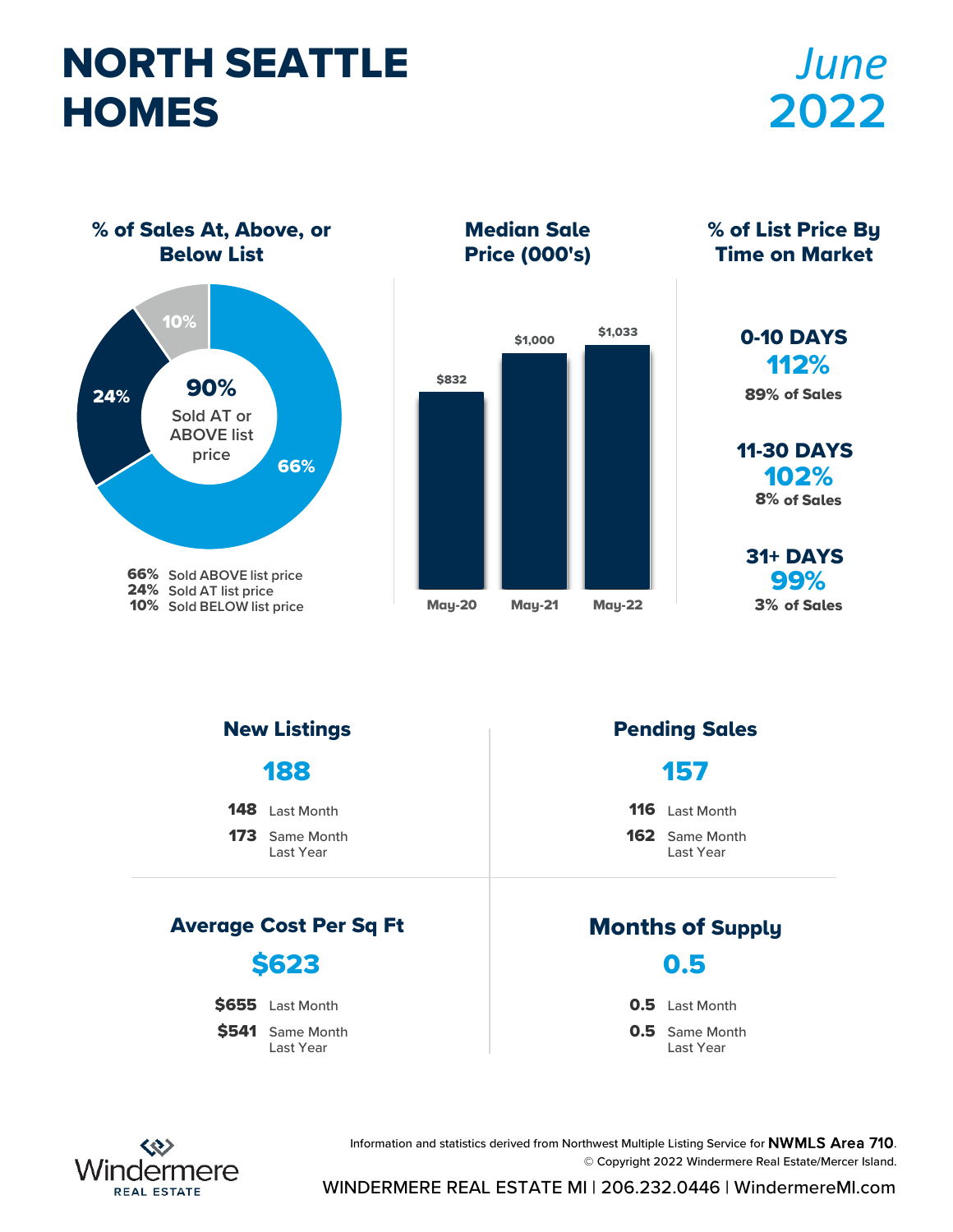# SHORELINE AND RICHMOND BEACH HOMES

## *June* **2022**

% of Sales At, Above, or Below List 85% 8% 6% 94% **Sold AT or ABOVE list price**

> 85% Sold ABOVE list price **Sold AT list price** 8%

**6%** Sold BELOW list price

Median Sale Price (000's)



% of List Price By Time on Market

> 111% 0-10 DAYS 85% of Sales

102% 11-30 DAYS 13% of Sales

91% 31+ DAYS 2% of Sales

**58** Same Month Last Year 63 Last Month Average Cost Per Sq Ft Months of Supply New Listings **Pending Sales** 71 42 Same Month Last Year 43 Last Month 50 \$542 Same Month \$528 Last Month \$528 **0.4** Same Month **0.7** Last Month 0.8 Last Year Last Year



Information and statistics derived from Northwest Multiple Listing Service for NWMLS Area 715. © Copyright 2022 Windermere Real Estate/Mercer Island.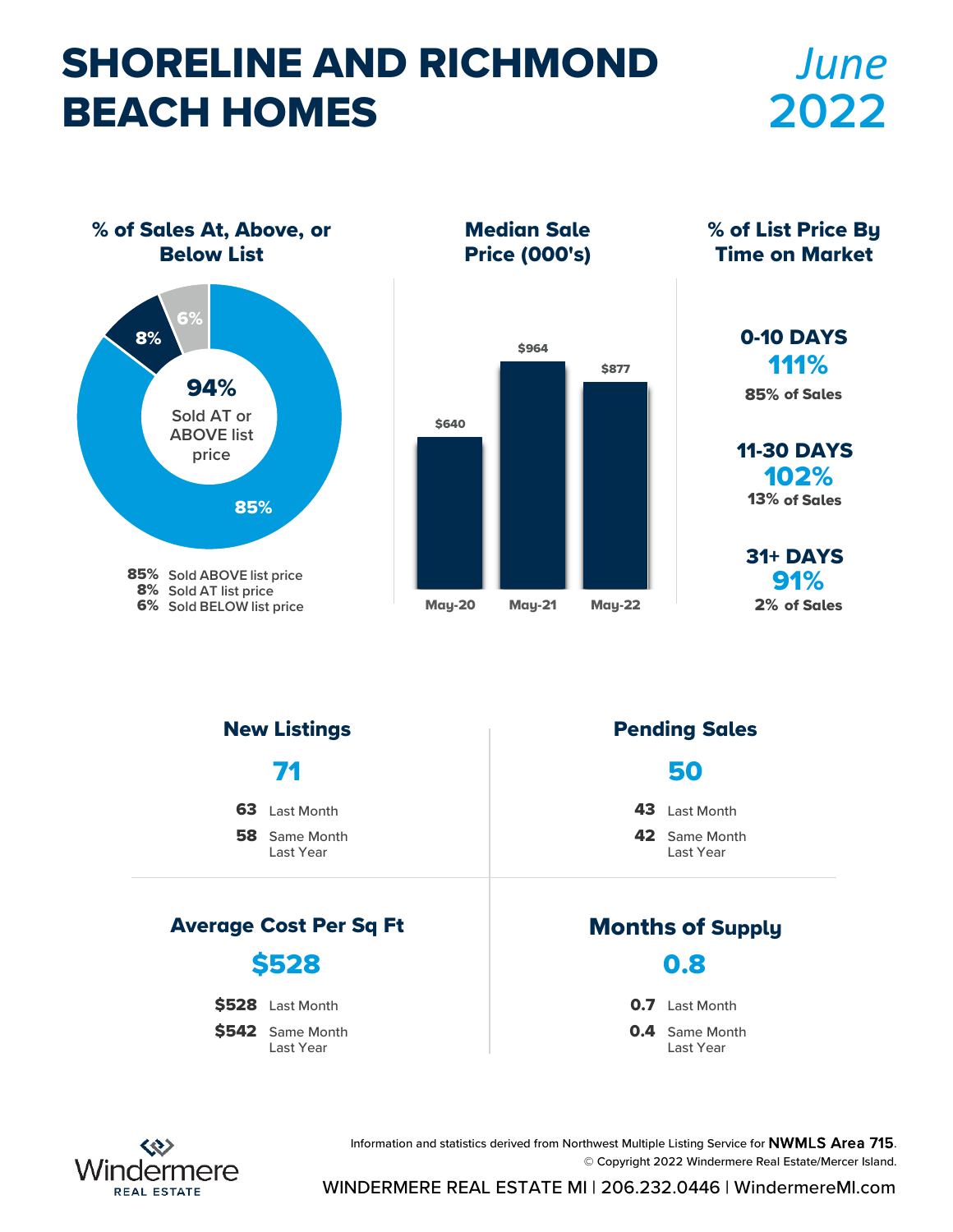# KENMORE AND LAKE FOREST PARK HOMES

## *June* **2022**

% of Sales At, Above, or Below List 16% 10% 90% **Sold AT or ABOVE list price**

> **75%** Sold ABOVE list price **16%** Sold AT list price 10% Sold BELOW list price

75%

Median Sale Price (000's)



% of List Price By Time on Market

### 116% 0-10 DAYS

94% of Sales

99% 11-30 DAYS 6% of Sales

31+ DAYS

0% of Sales

**59** Same Month Last Year 51 Last Month Average Cost Per Sq Ft Months of Supply New Listings **Pending Sales** 56 **64** Same Month Last Year 47 Last Month 45 \$419 Same Month \$536 Last Month \$516 **0.4** Same Month 0.5 Last Month 0.6 Last Year Last Year



Information and statistics derived from Northwest Multiple Listing Service for NWMLS Area 720. © Copyright 2022 Windermere Real Estate/Mercer Island.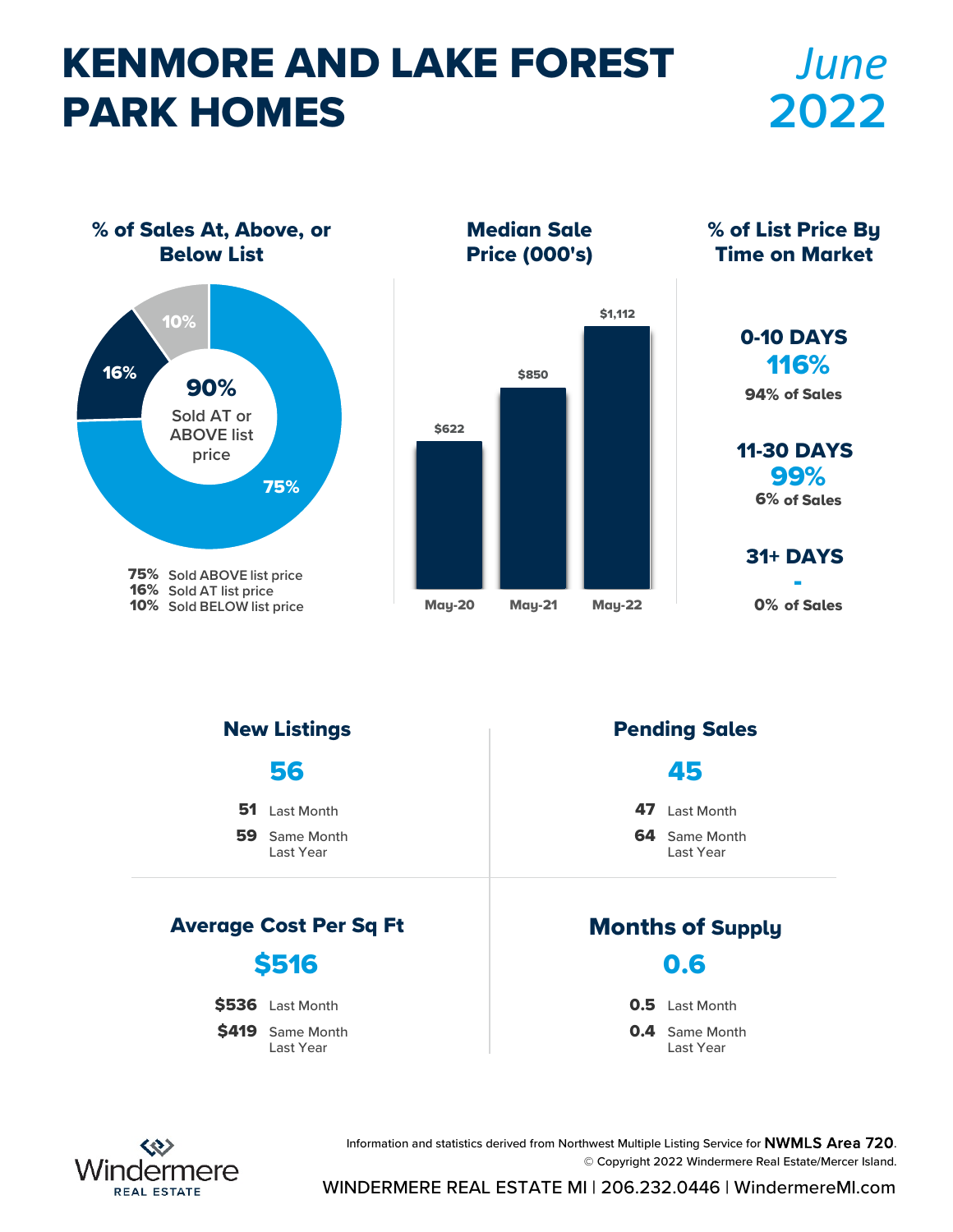# ALL EASTSIDE **HOMES**

# *June* **2022**

% of Sales At, Above, or Below List



Median Sale Price (000's)



% of List Price By Time on Market

#### 109% 0-10 DAYS

87% of Sales

99% 11-30 DAYS 11% of Sales

98% 31+ DAYS 2% of Sales

### 1163

1052 Last Month

889 Same Month Last Year

#### Average Cost Per Sq Ft Months of Supply

### \$700

\$707 Last Month

\$550 Same Month Last Year

#### New Listings **Pending Sales**

### 716

703 Last Month

857 Same Month Last Year

1.1

**0.7** Last Month

**0.3** Same Month Last Year



Information and statistics derived from Northwest Multiple Listing Service for NWMLS Areas 500-600. © Copyright 2022 Windermere Real Estate/Mercer Island.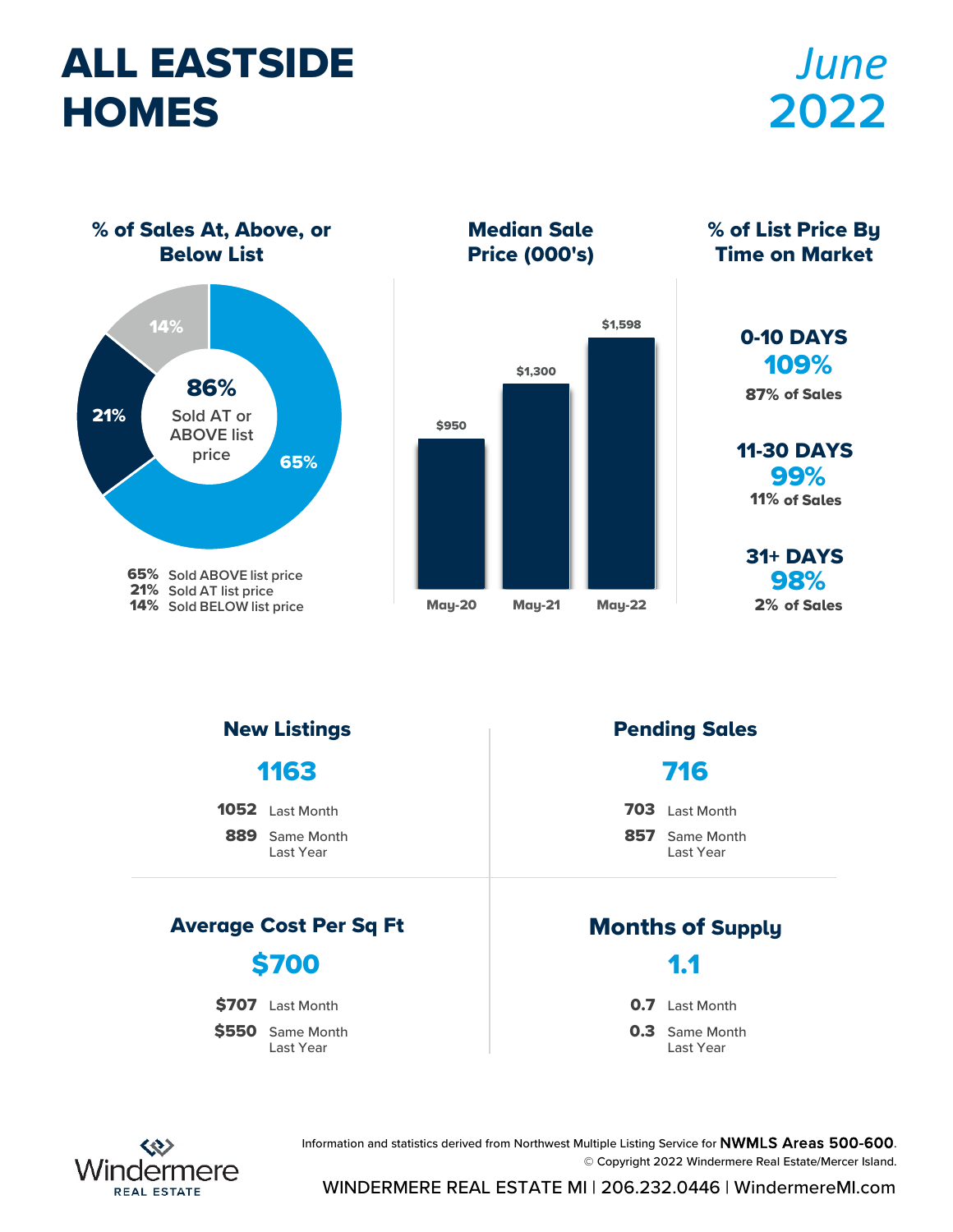# SOUTH EASTSIDE **HOMES**

# *June* **2022**

% of Sales At, Above, or Below List



Median Sale Price (000's)



% of List Price By Time on Market

### 110% 0-10 DAYS

91% of Sales

101% 11-30 DAYS 9% of Sales

**31+ DAYS** 

0% of Sales

101 Same Month Last Year 122 Last Month Average Cost Per Sq Ft Months of Supply New Listings **Pending Sales** 151 93 Same Month Last Year 81 Last Month 92 \$534 Same Month \$654 Last Month \$656 **0.5** Same Month **0.7** Last Month 1 Last Year Last Year



Information and statistics derived from Northwest Multiple Listing Service for NWMLS Area 500. © Copyright 2022 Windermere Real Estate/Mercer Island.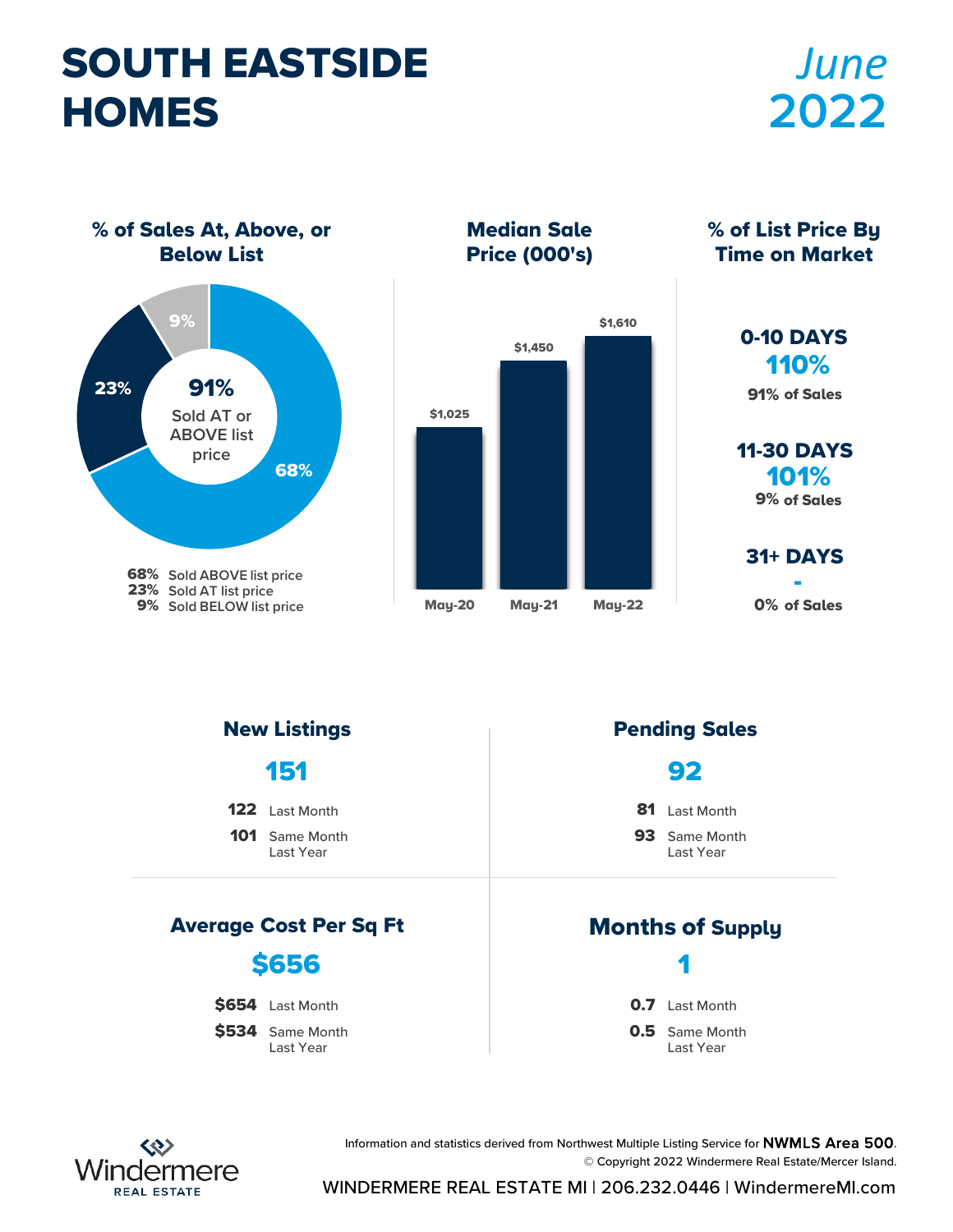## MERCER ISLAND **HOMES**

# *June* **2022**

% of Sales At, Above, or Below List



Median Sale Price (000's)



% of List Price By Time on Market

### 110% 0-10 DAYS

92% of Sales

107% 11-30 DAYS 8% of Sales

**31+ DAYS** 

0% of Sales

42

39 Last Month

31 Same Month Last Year

#### Average Cost Per Sq Ft Months of Supply

### \$971

**\$842** Last Month

\$675 Same Month Last Year

#### New Listings **Pending Sales**

31

23 Last Month

37 Same Month Last Year

0.7

**0.7** Last Month

**0.4** Same Month Last Year



Information and statistics derived from Northwest Multiple Listing Service for NWMLS Area 510. © Copyright 2022 Windermere Real Estate/Mercer Island.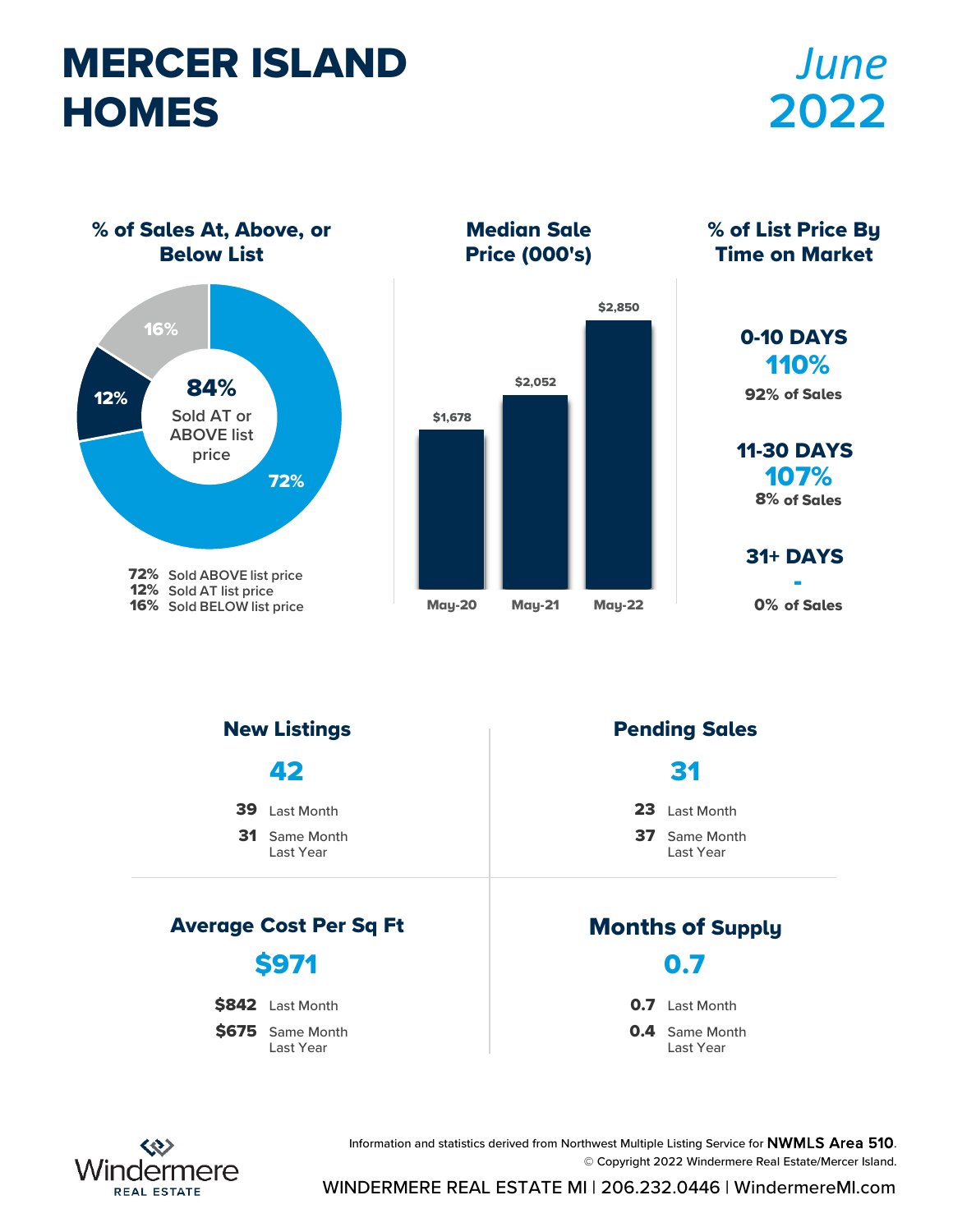# WEST BELLEVUE **HOMES**

# *June* **2022**

% of Sales At, Above, or Below List



Median Sale Price (000's)



% of List Price By Time on Market

#### 102% 0-10 DAYS

76% of Sales

96% 11-30 DAYS 18% of Sales

93% 31+ DAYS 6% of Sales

56

45 Last Month

**54** Same Month Last Year

#### Average Cost Per Sq Ft Months of Supply

### \$1,203

\$1,174 Last Month

\$930 Same Month Last Year

#### New Listings **Pending Sales**

#### 24

30 Last Month

44 Same Month Last Year

1.9

1 Last Month

**0.6** Same Month Last Year



Information and statistics derived from Northwest Multiple Listing Service for NWMLS Area 520. © Copyright 2022 Windermere Real Estate/Mercer Island.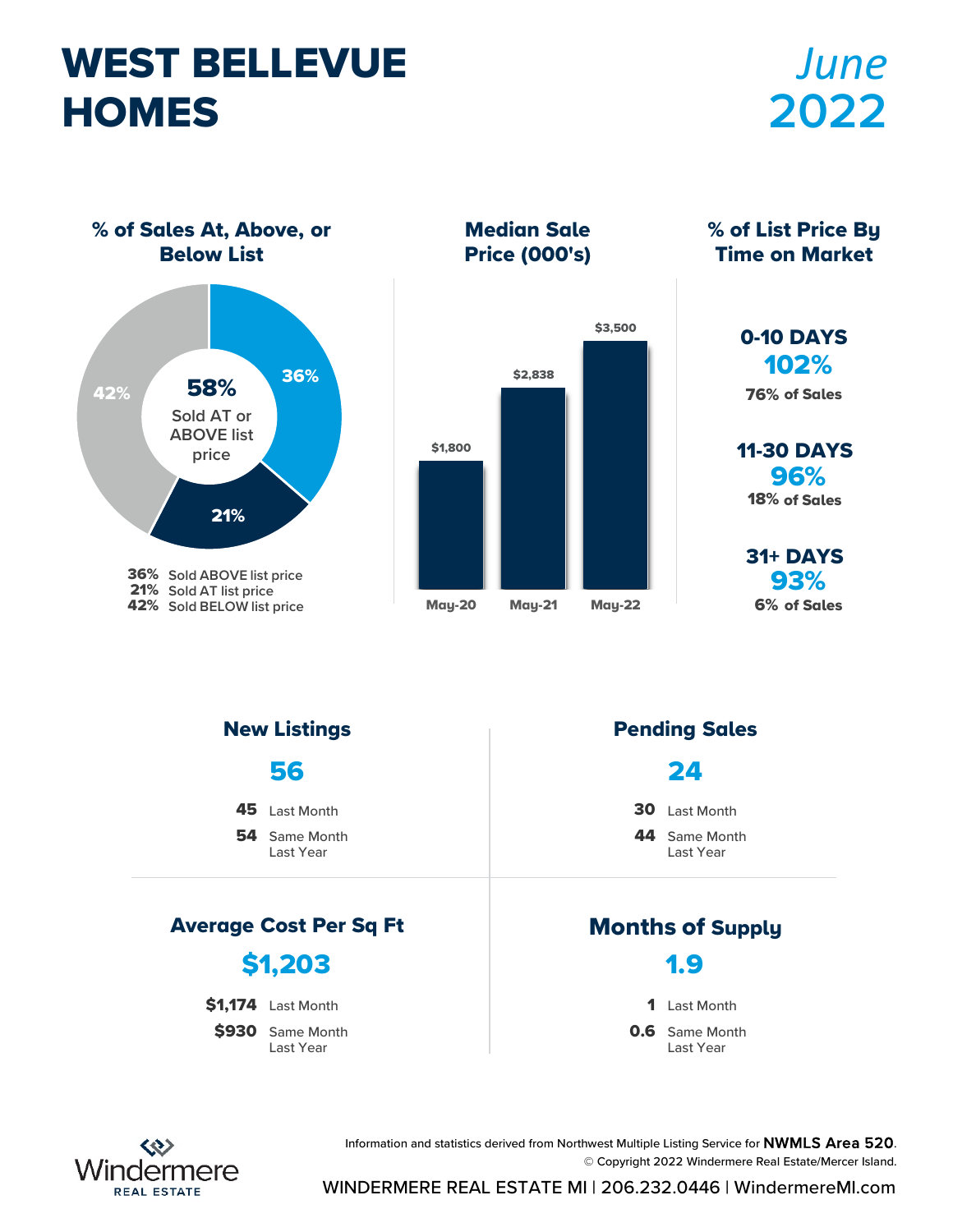## EAST BELLEVUE **HOMES**

# *June* **2022**

% of Sales At, Above, or Below List



Median Sale Price (000's)



% of List Price By Time on Market

#### 114% 0-10 DAYS 89% of Sales

99% 11-30 DAYS 10% of Sales

113% 31+ DAYS 1% of Sales

79 Same Month Last Year 114 Last Month Average Cost Per Sq Ft Months of Supply New Listings **Pending Sales** 132 81 Same Month Last Year 68 Last Month 76 \$617 Same Month \$780 Last Month \$748 **0.2** Same Month 0.9 Last Month 1.1 Last Year Last Year



Information and statistics derived from Northwest Multiple Listing Service for NWMLS Area 530. © Copyright 2022 Windermere Real Estate/Mercer Island.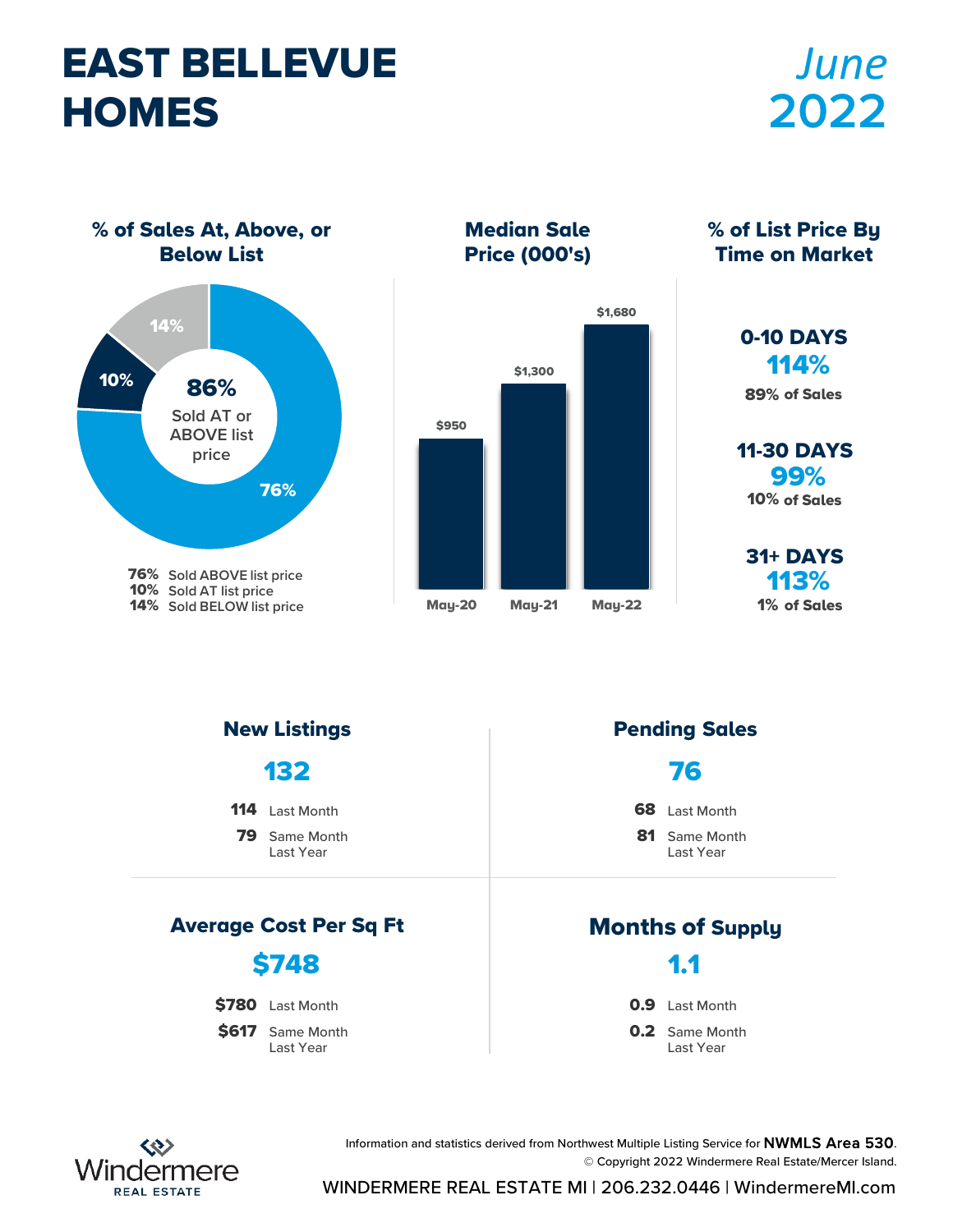# EAST OF LAKE SAMMAMISH **HOMES**

# *June* **2022**

% of Sales At, Above, or Below List



Median Sale Price (000's)



% of List Price By Time on Market

### 108% 0-10 DAYS

89% of Sales

98% 11-30 DAYS 10% of Sales

98% 31+ DAYS 2% of Sales

293

280 Last Month

222 Same Month Last Year

#### Average Cost Per Sq Ft Months of Supply

### \$606

\$605 Last Month

\$472 Same Month Last Year

#### New Listings **Pending Sales**

### 179

188 Last Month

225 Same Month Last Year

1.2

**0.7** Last Month

**0.2** Same Month Last Year



Information and statistics derived from Northwest Multiple Listing Service for NWMLS Area 540. © Copyright 2022 Windermere Real Estate/Mercer Island.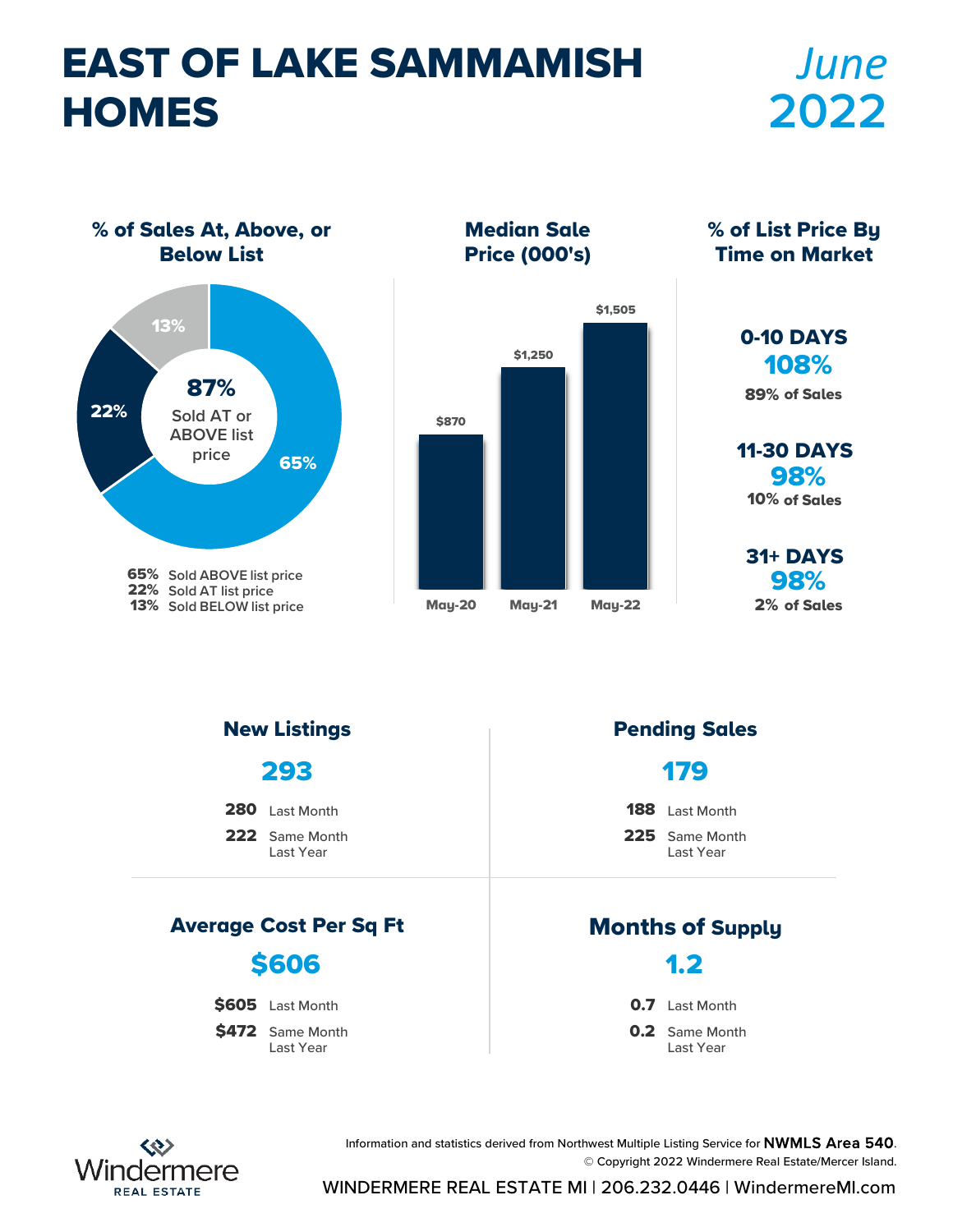# REDMOND AND CARNATION **HOMES**

# *June* **2022**

% of Sales At, Above, or Below List



Median Sale Price (000's)



% of List Price By Time on Market

### 108% 0-10 DAYS

81% of Sales

98% 11-30 DAYS 16% of Sales

97% 31+ DAYS 4% of Sales

77 Same Month Last Year 120 Last Month Average Cost Per Sq Ft Months of Supply New Listings **Pending Sales** 126 74 Same Month Last Year 72 Last Month 76 \$518 Same Month **\$646** Last Month \$606 **0.8** Last Month 1.1

**0.3** Same Month Last Year



Last Year

Information and statistics derived from Northwest Multiple Listing Service for NWMLS Area 550. © Copyright 2022 Windermere Real Estate/Mercer Island.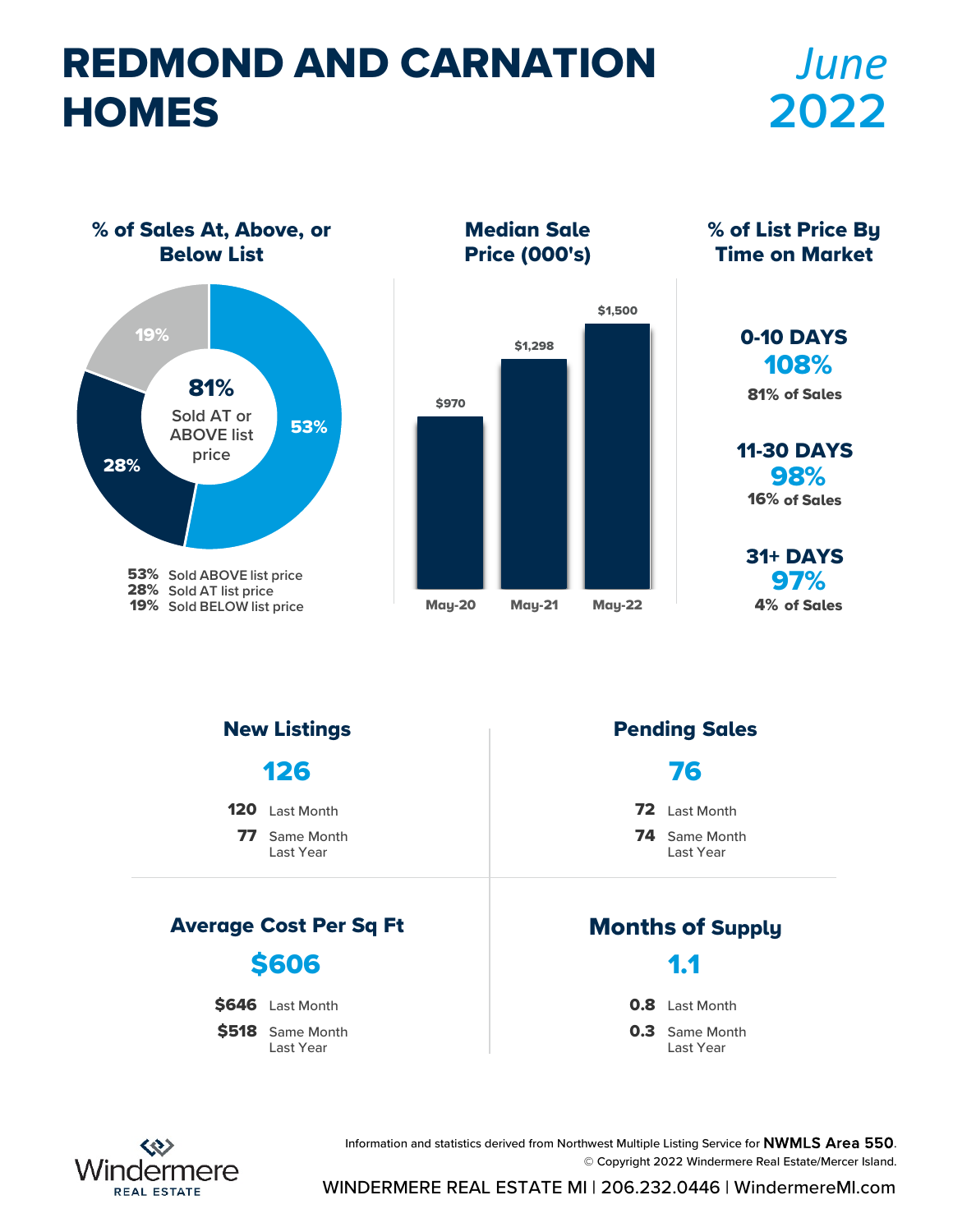# KIRKLAND AND BRIDLE TRAILS

# *June* **2022**

% of Sales At, Above, or Below List



Median Sale Price (000's)



% of List Price By Time on Market

#### 106% 0-10 DAYS

81% of Sales

98% 11-30 DAYS 12% of Sales

97% 31+ DAYS 7% of Sales

89 Same Month Last Year 80 Last Month Average Cost Per Sq Ft Months of Supply New Listings **Pending Sales** 108 87 Same Month Last Year 58 Last Month 43 \$740 Same Month \$893 Last Month \$890 **0.4** Same Month **0.7** Last Month 1.9 Last Year Last Year



Information and statistics derived from Northwest Multiple Listing Service for NWMLS Area 560. © Copyright 2022 Windermere Real Estate/Mercer Island.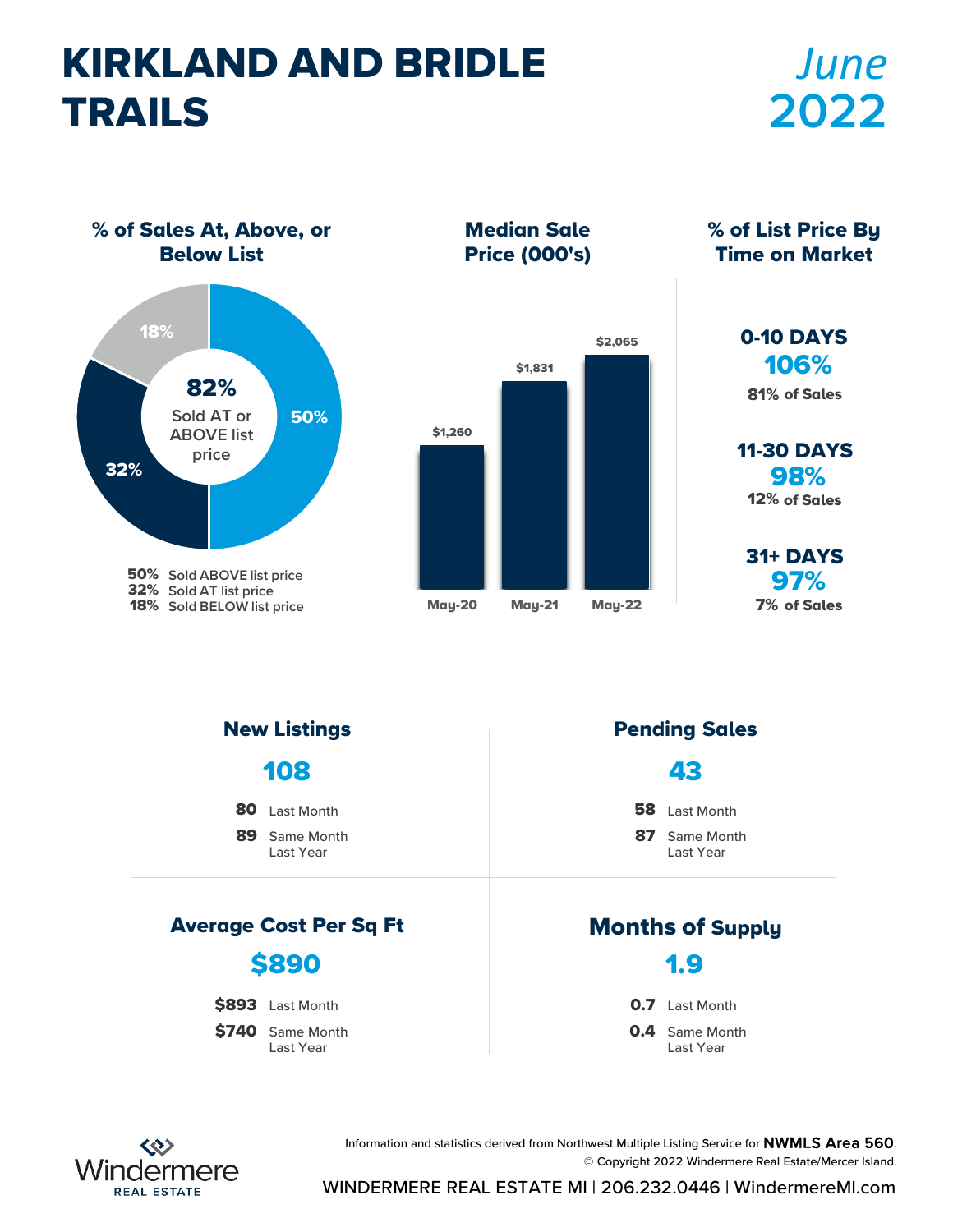# WOODINVILLE, DUVALL AND JUANITA HOMES

## *June* **2022**

% of Sales At, Above, or Below List 73% 18% 9% **73%** Sold ABOVE list price 18% Sold AT list price **9%** Sold BELOW list price 91% **Sold AT or ABOVE list price**

Median Sale Price (000's)



Time on Market

% of List Price By

### 111% 0-10 DAYS

89% of Sales

100% 11-30 DAYS 9% of Sales

98% 31+ DAYS 2% of Sales

255

252 Last Month

236 Same Month Last Year

#### Average Cost Per Sq Ft Months of Supply

### \$618

\$605 Last Month

\$468 Same Month Last Year

#### New Listings **Pending Sales**

#### 195

183 Last Month

216 Same Month Last Year

0.7

**0.7** Last Month

**0.3** Same Month Last Year



Information and statistics derived from Northwest Multiple Listing Service for NWMLS Area 600. © Copyright 2022 Windermere Real Estate/Mercer Island.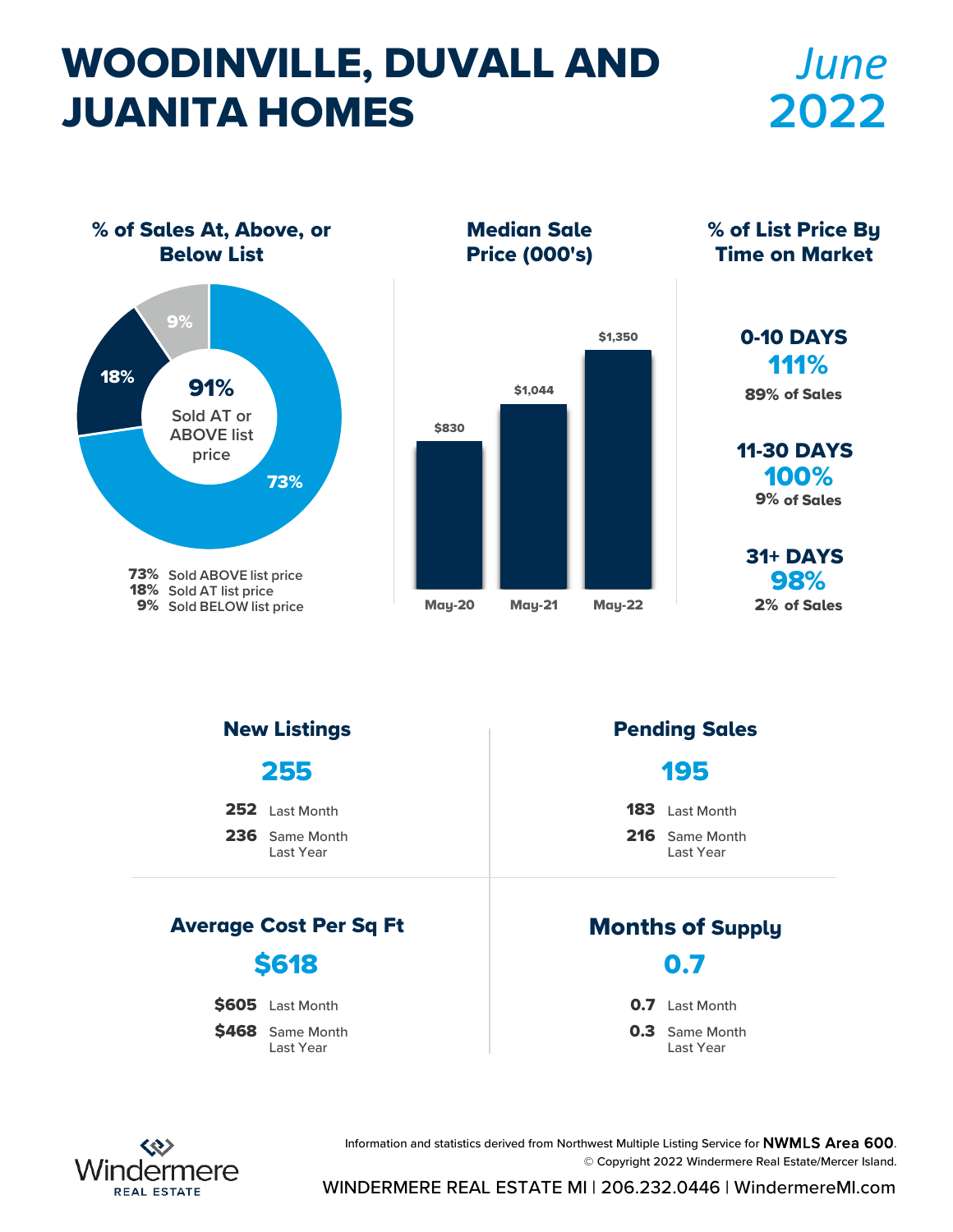# WEST SEATTLE CONDOS

# *June* **2022**

% of Sales At, Above, or Below List



Median Sale Price (000's)



% of List Price By Time on Market

#### 105% 0-10 DAYS

75% of Sales

100% 11-30 DAYS 14% of Sales

97% 31+ DAYS 11% of Sales

28

31 Last Month

32 Same Month Last Year

#### Average Cost Per Sq Ft Months of Supply

### \$539

\$592 Last Month

\$500 Same Month Last Year

#### New Listings **Pending Sales**

#### 28

23 Last Month

31 Same Month Last Year

0.6

**0.8** Last Month

1.3 Same Month Last Year



Information and statistics derived from Northwest Multiple Listing Service for NWMLS Area 140. © Copyright 2022 Windermere Real Estate/Mercer Island.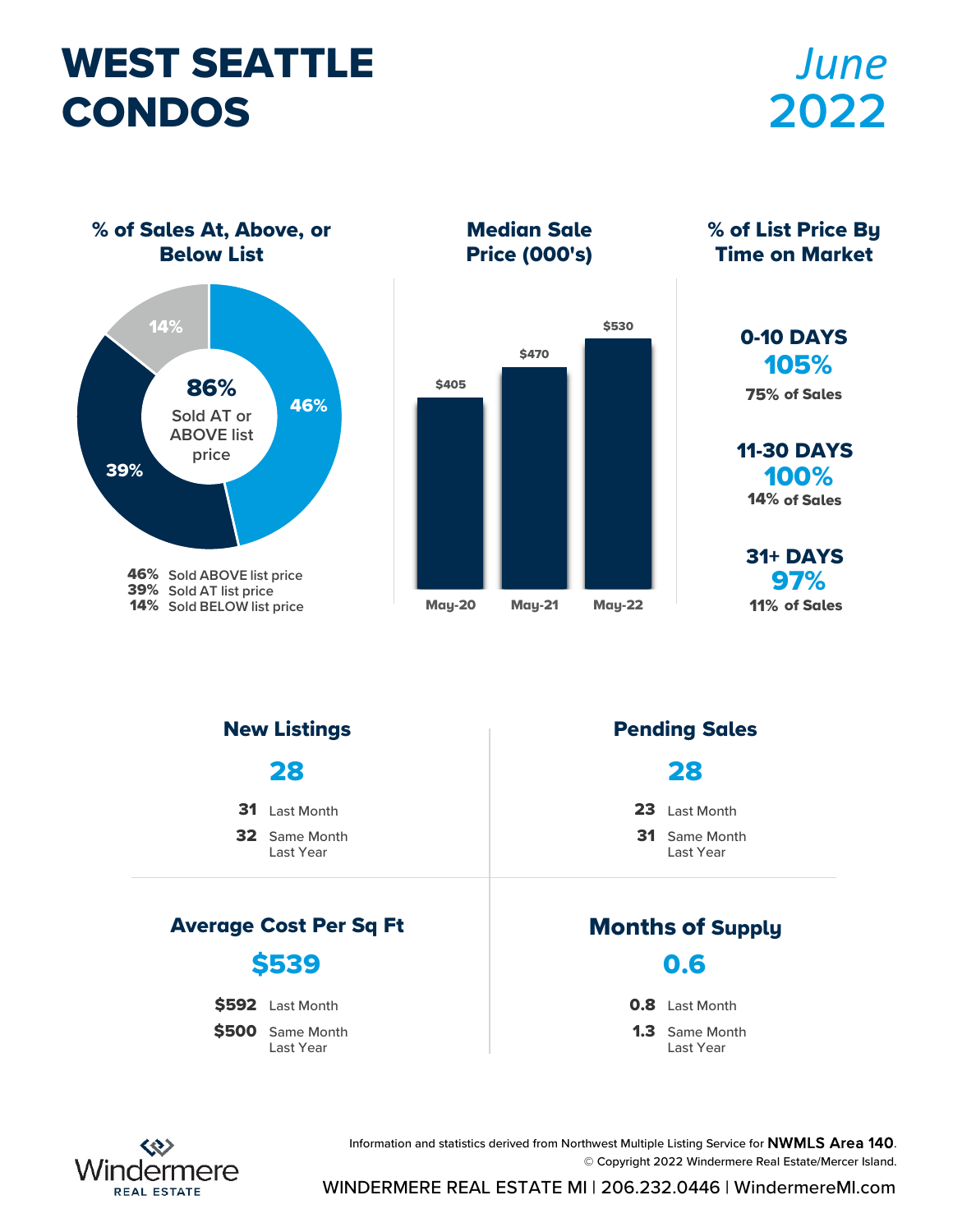# SOUTH SEATTLE CONDOS

# *June* **2022**

% of Sales At, Above, or Below List



Median Sale Price (000's)



% of List Price By Time on Market

#### 110% 0-10 DAYS

67% of Sales

**11-30 DAYS** 0% of Sales

100% 31+ DAYS 33% of Sales

31 Same Month Last Year 20 Last Month Average Cost Per Sq Ft Months of Supply New Listings **Pending Sales** 11 15 Same Month Last Year 9 Last Month 12 \$446 Same Month \$511 Last Month \$523 2.3 Same Month 1.9 Last Month 1.2 Last Year Last Year



Information and statistics derived from Northwest Multiple Listing Service for NWMLS Areas 380 and 385. © Copyright 2022 Windermere Real Estate/Mercer Island.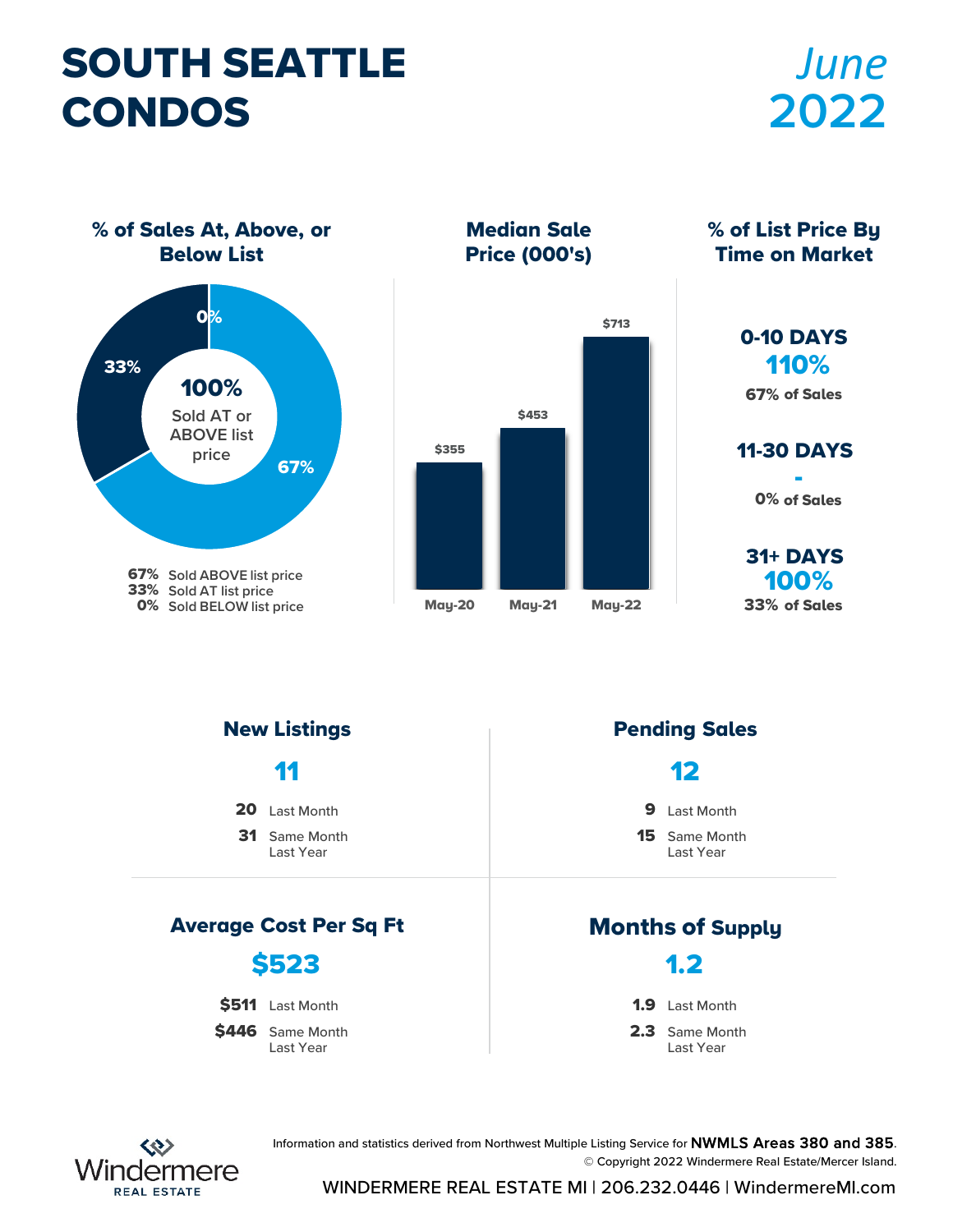# CENTRAL SEATTLE CONDOS

# *June* **2022**

% of Sales At, Above, or Below List



Median Sale Price (000's)



% of List Price By Time on Market

#### 103% 0-10 DAYS 69% of Sales

100% 11-30 DAYS 16% of Sales

99% 31+ DAYS 15% of Sales

91 Same Month Last Year 119 Last Month Average Cost Per Sq Ft Months of Supply New Listings **Pending Sales** 123 74 Same Month Last Year 92 Last Month 87 \$650 Same Month \$671 Last Month \$677 2.0 Same Month **0.8** Last Month 1.2 Last Year Last Year



Information and statistics derived from Northwest Multiple Listing Service for NWMLS Area 390. © Copyright 2022 Windermere Real Estate/Mercer Island.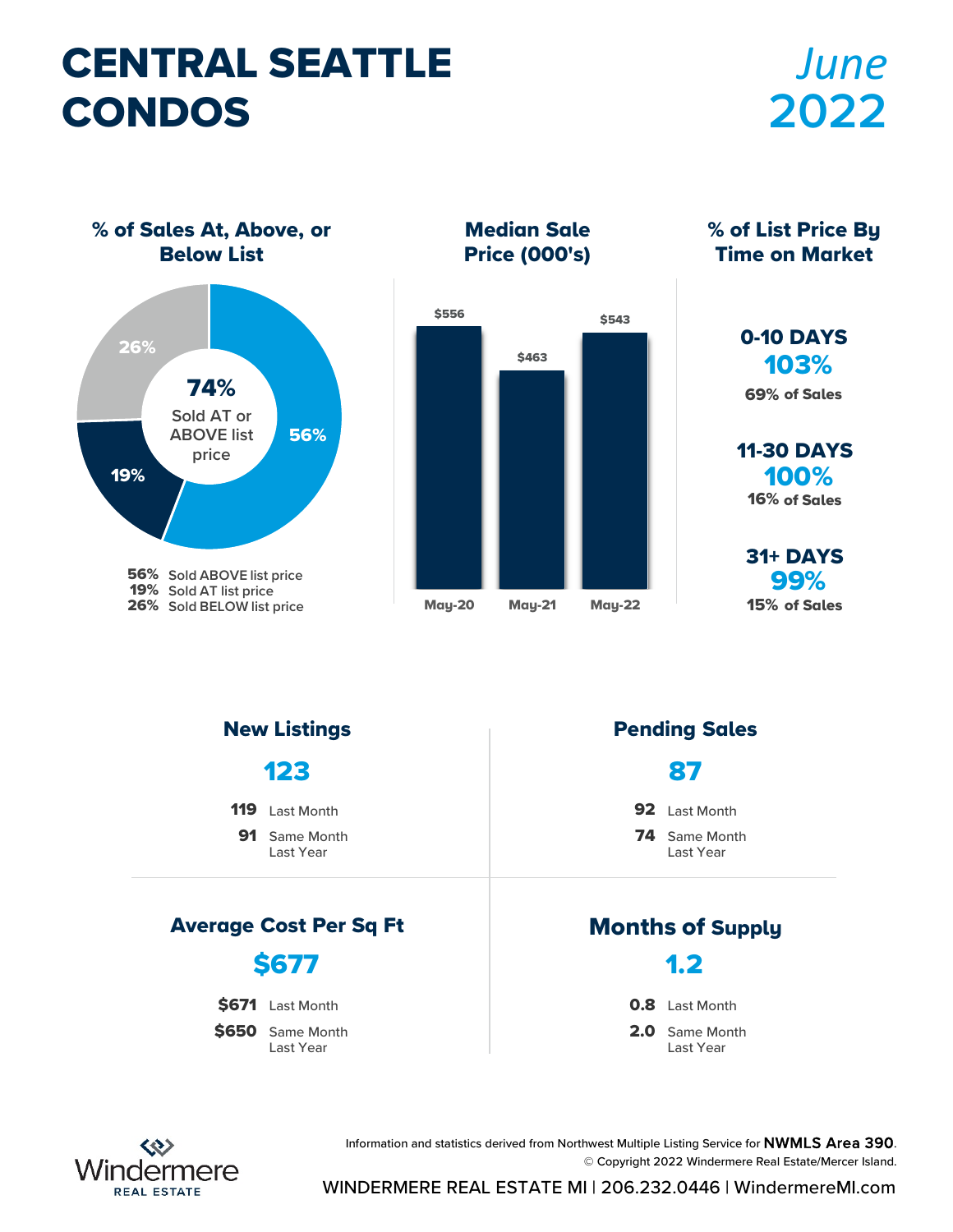# QUEEN ANNE AND MAGNOLIA CONDOS

# *June* **2022**

% of Sales At, Above, or Below List



Median Sale Price (000's)



% of List Price By Time on Market

#### 103% 0-10 DAYS

69% of Sales

99% 11-30 DAYS 22% of Sales

98% 31+ DAYS 9% of Sales

**68** Same Month Last Year 67 Last Month Average Cost Per Sq Ft Months of Supply New Listings **Pending Sales** 65 **54** Same Month Last Year 49 Last Month 48 \$586 Same Month \$653 Last Month \$645 1.6 Same Month 0.9 Last Month 1.1 Last Year Last Year



Information and statistics derived from Northwest Multiple Listing Service for NWMLS Area 700. © Copyright 2022 Windermere Real Estate/Mercer Island.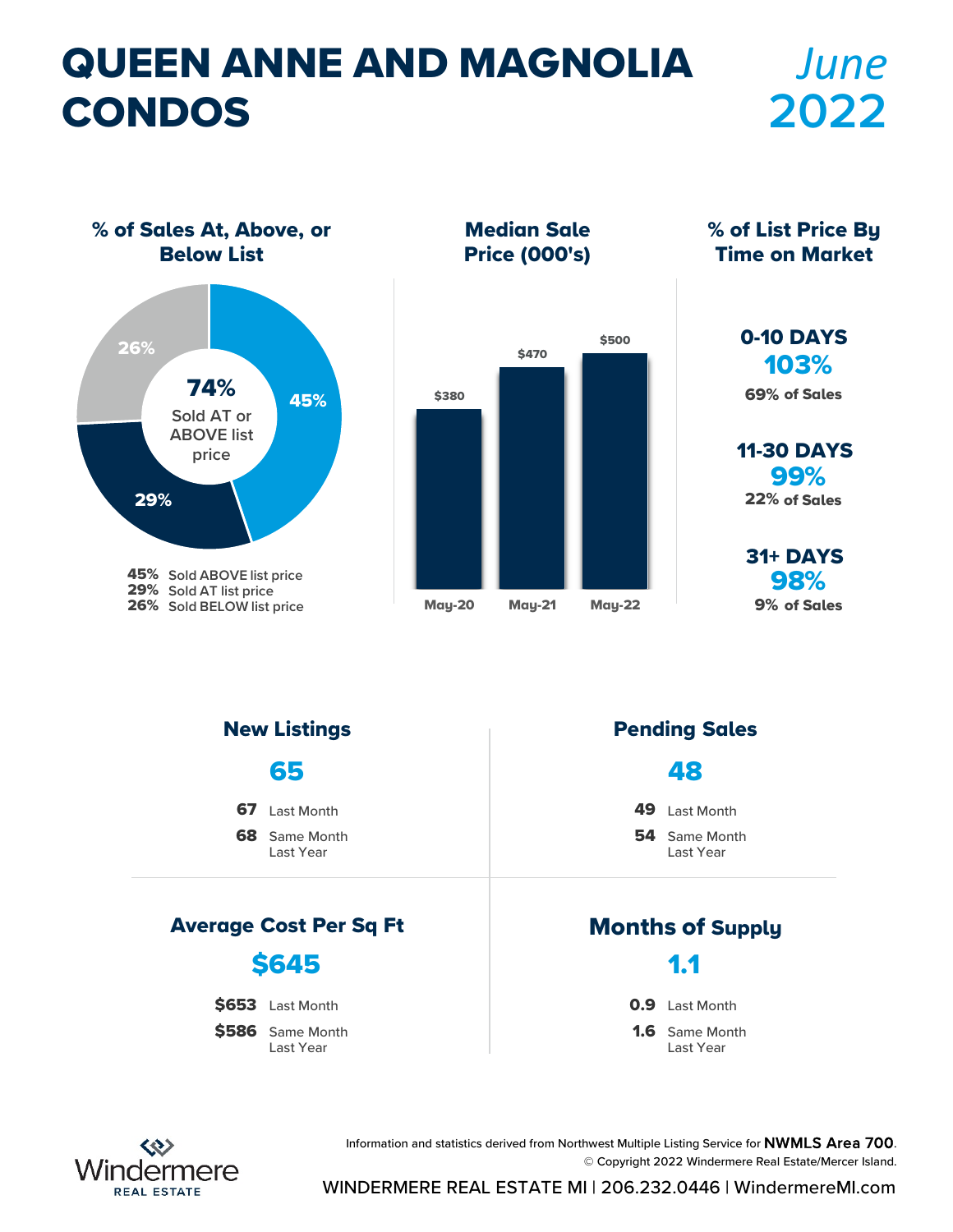# DOWNTOWN SEATTLE CONDOS

# *June* **2022**

% of Sales At, Above, or Below List



Median Sale Price (000's)



% of List Price By Time on Market

### 101% 0-10 DAYS

63% of Sales

102% 11-30 DAYS 12% of Sales

97% 31+ DAYS 25% of Sales

94 Same Month Last Year 101 Last Month Average Cost Per Sq Ft Months of Supply New Listings **Pending Sales** 113 79 Same Month Last Year 70 Last Month 49 \$799 Same Month \$915 Last Month \$957 2.1 Same Month 2.1 Last Month 3.5 Last Year Last Year



Information and statistics derived from Northwest Multiple Listing Service for NWMLS Area 701. © Copyright 2022 Windermere Real Estate/Mercer Island.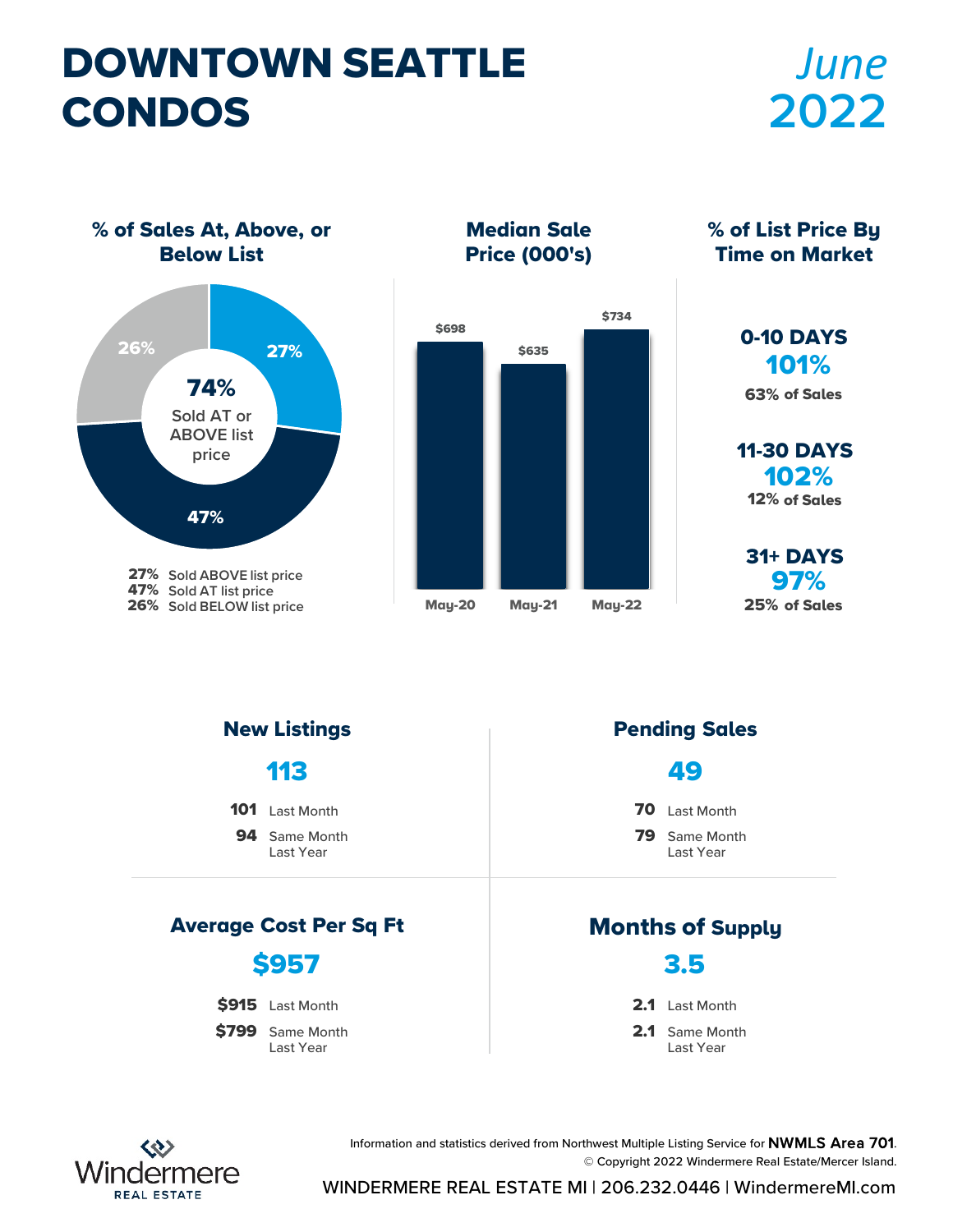# BALLARD AND GREEN LAKE CONDOS

# *June* **2022**

% of Sales At, Above, or Below List



Median Sale Price (000's)



% of List Price By Time on Market

#### 106% 0-10 DAYS

82% of Sales

99% 11-30 DAYS 11% of Sales

99% 31+ DAYS 7% of Sales

67 Same Month Last Year 72 Last Month Average Cost Per Sq Ft Months of Supply New Listings **Pending Sales** 70 **51** Same Month Last Year 55 Last Month 56 \$582 Same Month \$631 Last Month \$625 **0.9** Same Month 0.5 Last Month 0.8 Last Year Last Year



Information and statistics derived from Northwest Multiple Listing Service for NWMLS Area 705. © Copyright 2022 Windermere Real Estate/Mercer Island.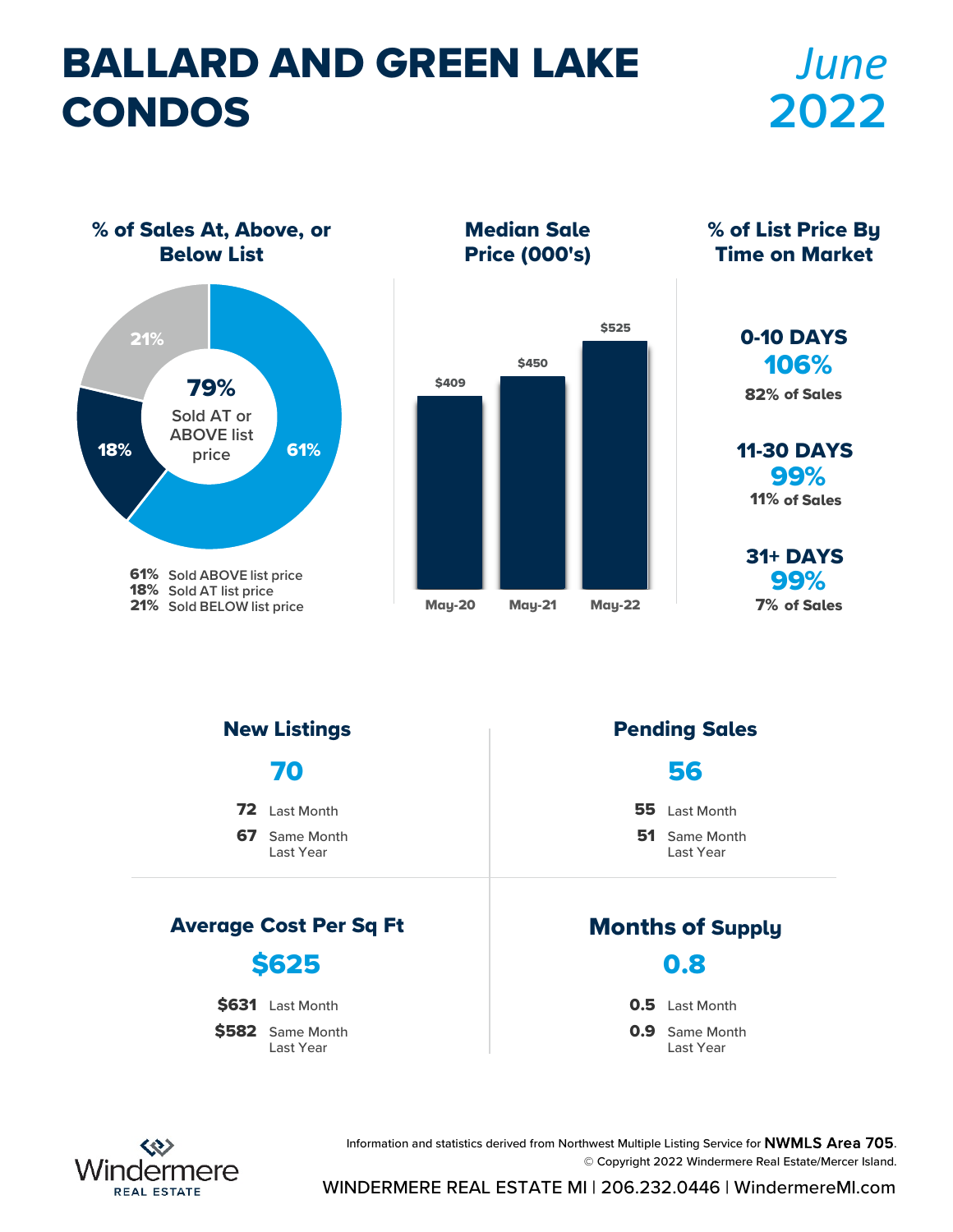# NORTH SEATTLE CONDOS

# *June* **2022**

% of Sales At, Above, or Below List



Median Sale Price (000's)



Time on Market

% of List Price By

#### 108% 0-10 DAYS

73% of Sales

98% 11-30 DAYS 12% of Sales

99% 31+ DAYS 15% of Sales

25 Same Month Last Year 44 Last Month Average Cost Per Sq Ft Months of Supply New Listings **Pending Sales** 33 28 Same Month Last Year 35 Last Month 30 \$444 Same Month \$542 Last Month \$564 **0.9** Same Month **0.7** Last Month 1.0 Last Year Last Year



Information and statistics derived from Northwest Multiple Listing Service for NWMLS Area 710. © Copyright 2022 Windermere Real Estate/Mercer Island.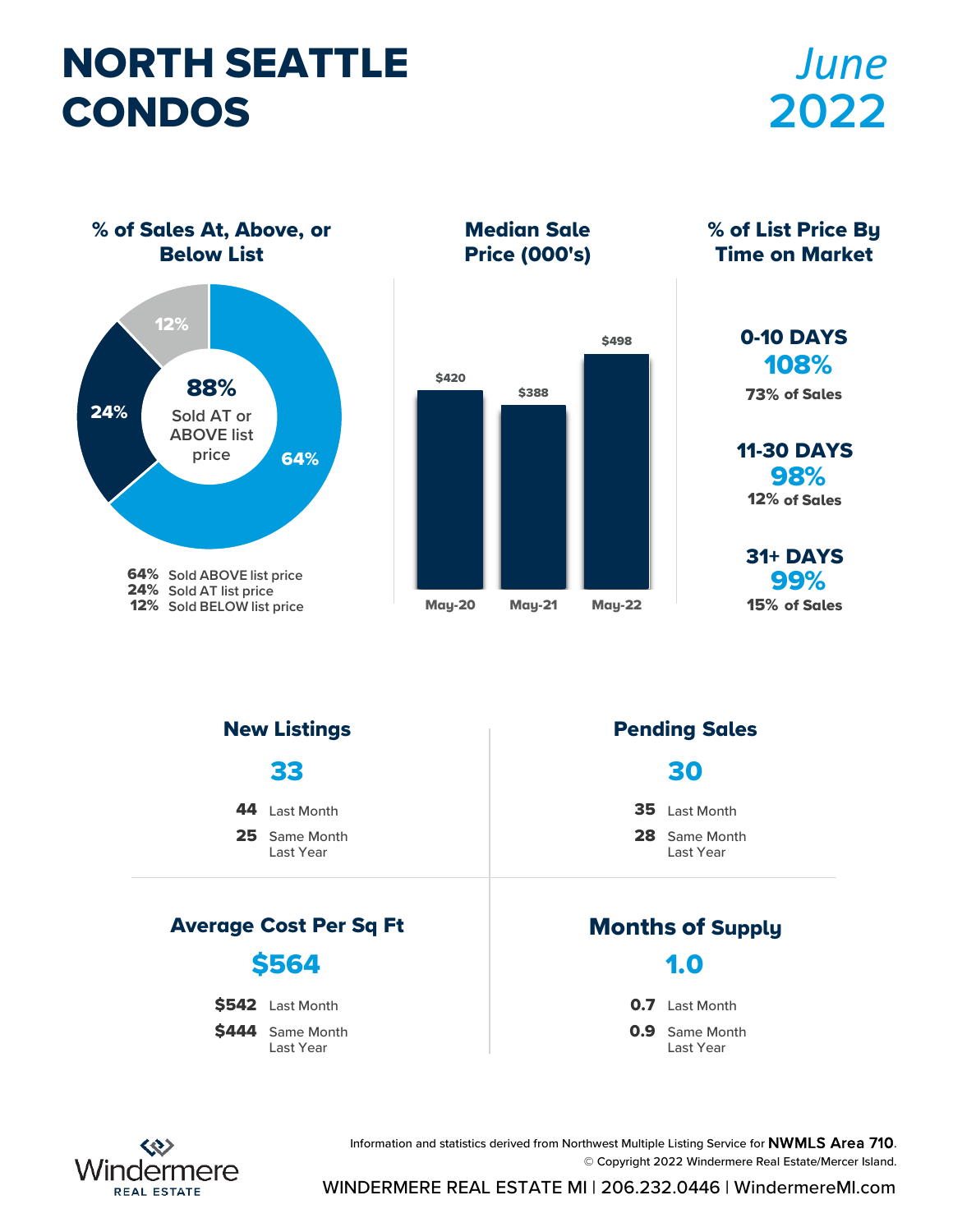# SHORELINE AND RICHMOND BEACH CONDOS

## *June* **2022**

% of Sales At, Above, or Below List 47% 47% 7% **47%** Sold ABOVE list price **47%** Sold AT list price **7%** Sold BELOW list price 93% **Sold AT or ABOVE list price**

Median Sale Price (000's)



% of List Price By Time on Market

#### 105% 0-10 DAYS

73% of Sales

99% 11-30 DAYS 13% of Sales

100% 31+ DAYS 13% of Sales

16 Same Month Last Year 15 Last Month Average Cost Per Sq Ft Months of Supply New Listings **Pending Sales** 15 9 Same Month Last Year 8 Last Month 9 \$410 Same Month \$552 Last Month \$487 1.2 Same Month 0.5 Last Month 0.9 Last Year Last Year



Information and statistics derived from Northwest Multiple Listing Service for NWMLS Area 715. © Copyright 2022 Windermere Real Estate/Mercer Island.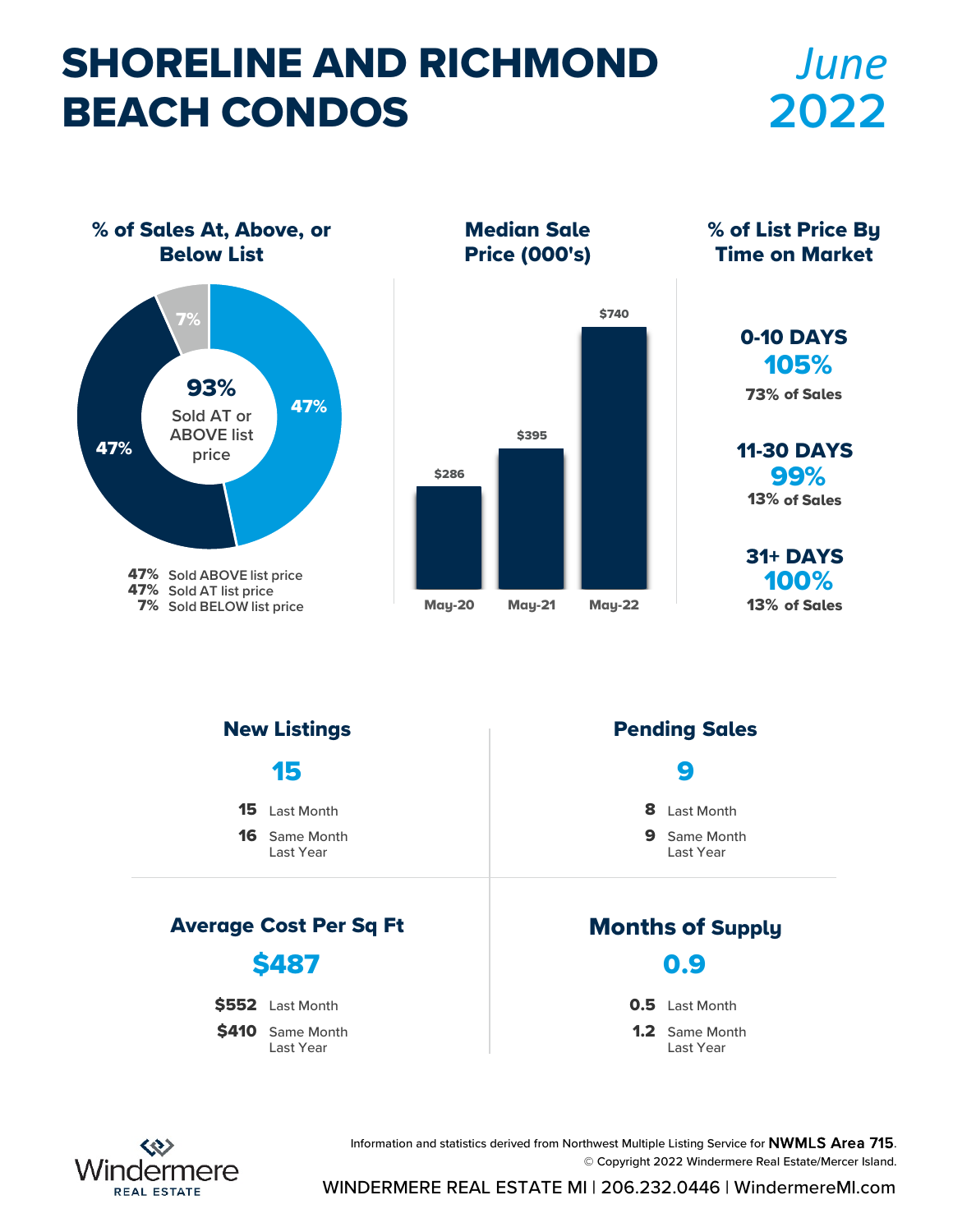# KENMORE AND LAKE FOREST PARK CONDOS

## *June* **2022**

% of Sales At, Above, or Below List



Median Sale Price (000's)



% of List Price By Time on Market

#### 118% 0-10 DAYS

71% of Sales

100% 11-30 DAYS 14% of Sales

101% 31+ DAYS 14% of Sales

**6** Same Month Last Year 9 Last Month Average Cost Per Sq Ft Months of Supply New Listings **Pending Sales** 7 **5** Same Month Last Year 8 Last Month 8 \$364 Same Month \$447 Last Month \$502 **0.2** Same Month 0.5 Last Month 0.4 Last Year Last Year



Information and statistics derived from Northwest Multiple Listing Service for NWMLS Area 720. © Copyright 2022 Windermere Real Estate/Mercer Island.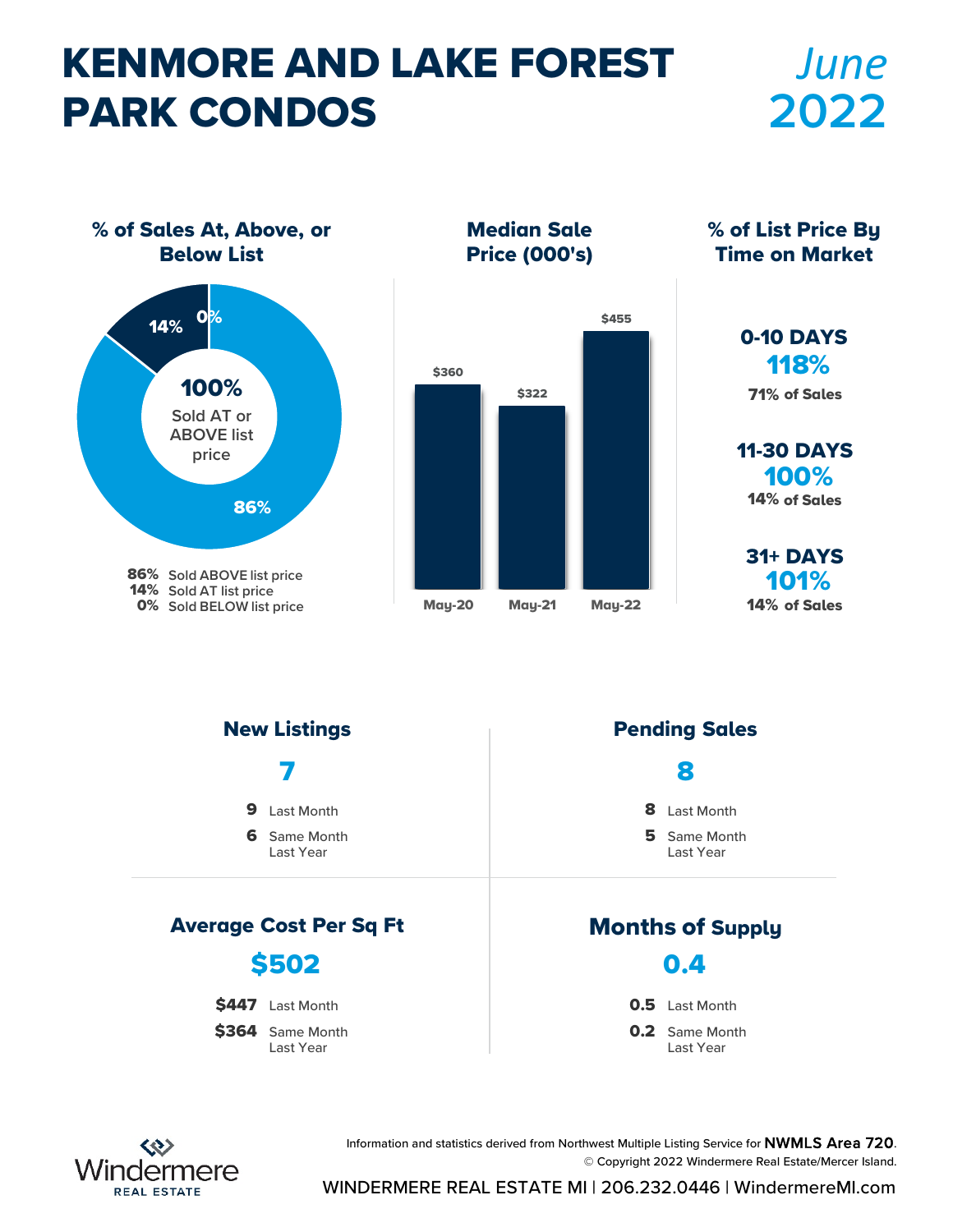# ALL EASTSIDE CONDOS

# *June* **2022**

% of Sales At, Above, or Below List



Median Sale Price (000's)



% of List Price By Time on Market

#### 109% 0-10 DAYS

85% of Sales

100% 11-30 DAYS 12% of Sales

101% 31+ DAYS 3% of Sales

325

257 Last Month

316 Same Month Last Year

#### Average Cost Per Sq Ft Months of Supply

### \$661

\$650 Last Month

\$546 Same Month Last Year

#### New Listings **Pending Sales**

#### 243

197 Last Month

309 Same Month Last Year

0.6

**0.6** Last Month

**0.7** Same Month Last Year



Information and statistics derived from Northwest Multiple Listing Service for NWMLS Areas 500-600. © Copyright 2022 Windermere Real Estate/Mercer Island.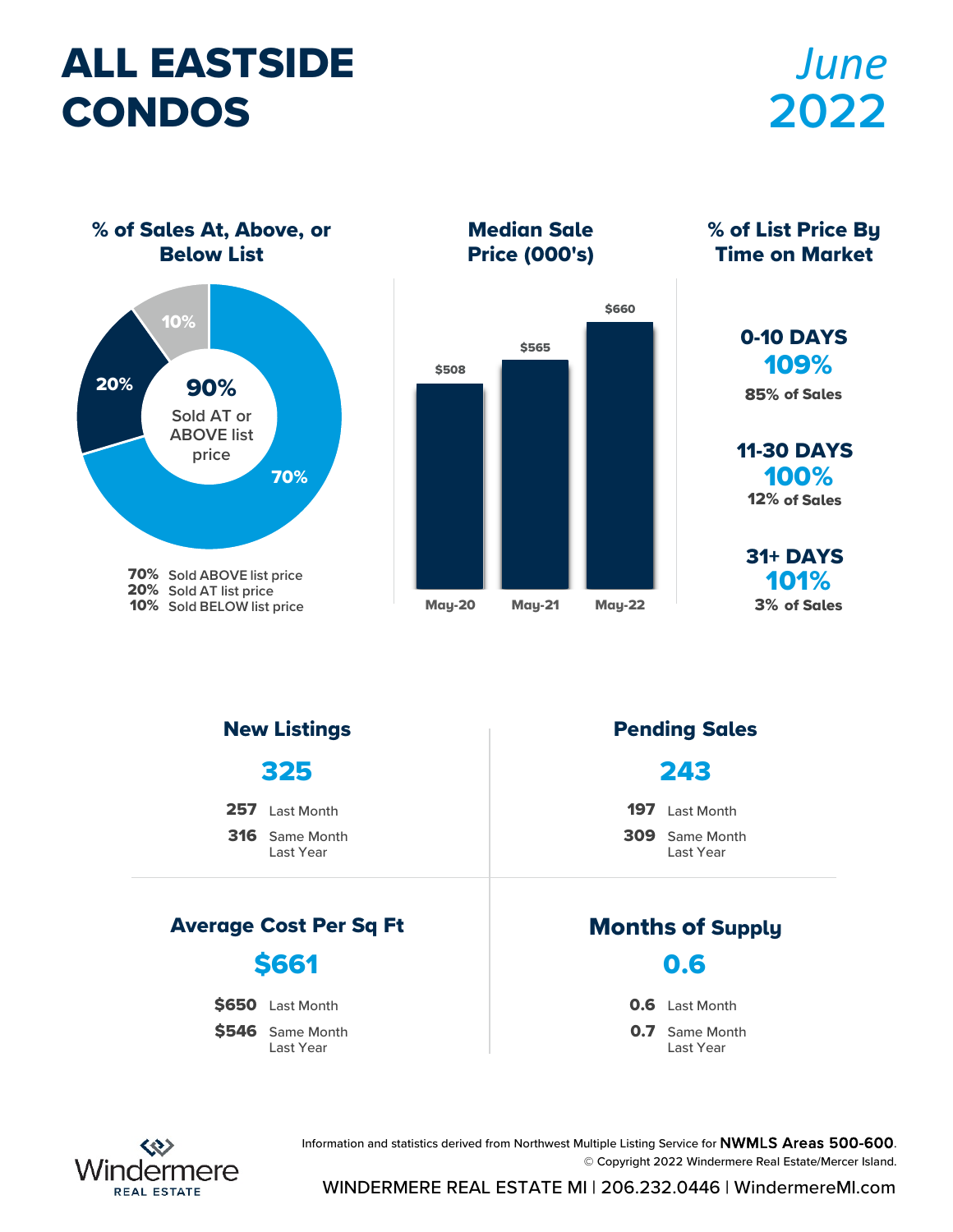# SOUTH EASTSIDE CONDOS

# *June* **2022**

% of Sales At, Above, or Below List



Median Sale Price (000's)



% of List Price By Time on Market

### 113% 0-10 DAYS

100% of Sales

### **11-30 DAYS** 0% of Sales

**31+ DAYS** 

0% of Sales

26 Same Month Last Year 19 Last Month Average Cost Per Sq Ft Months of Supply New Listings **Pending Sales** 33 31 Same Month Last Year 11 Last Month 31 \$465 Same Month \$563 Last Month \$581 **0.3** Same Month **0.6** Last Month 0.3 Last Year Last Year



Information and statistics derived from Northwest Multiple Listing Service for NWMLS Area 500. © Copyright 2022 Windermere Real Estate/Mercer Island.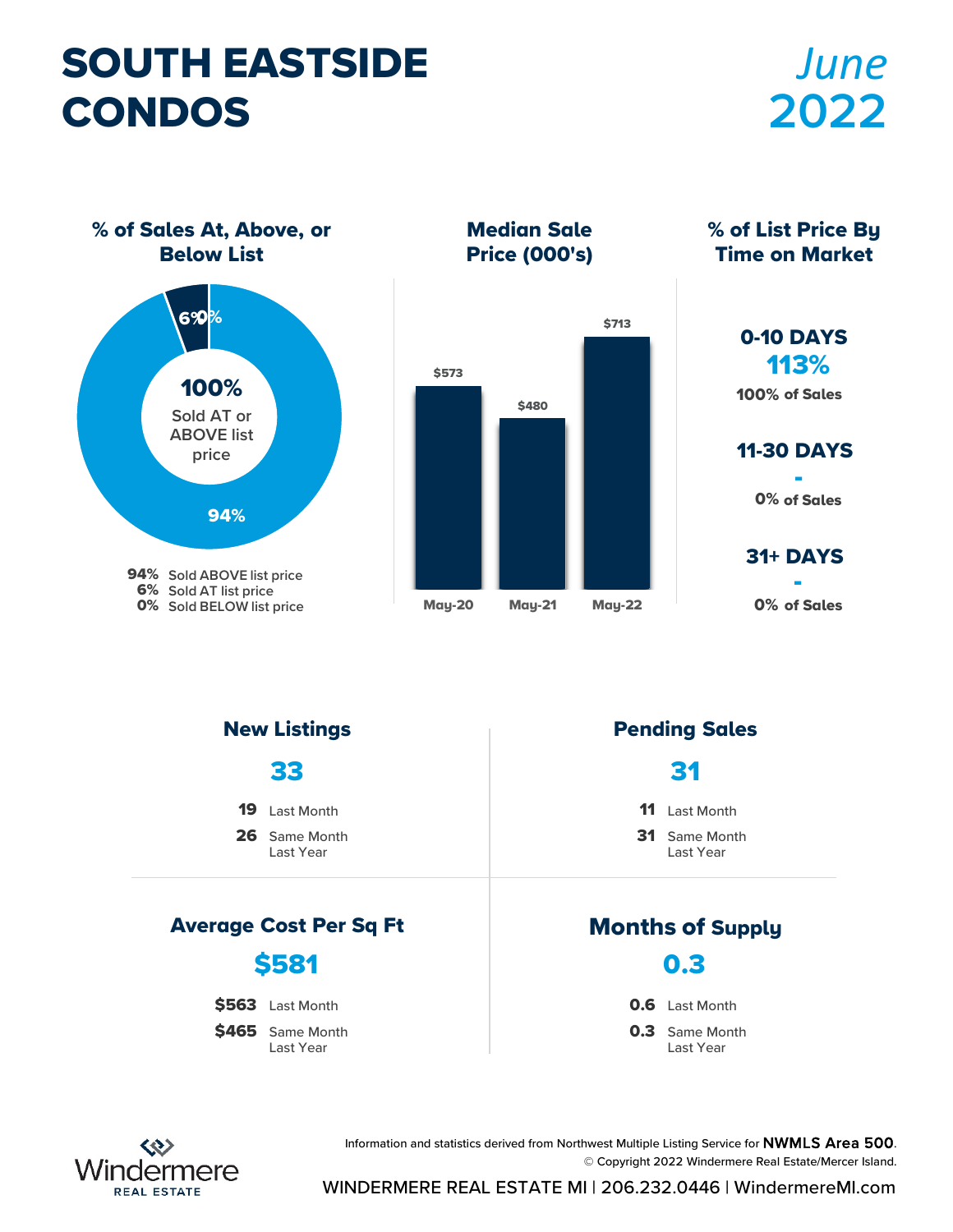# MERCER ISLAND CONDOS

# *June* **2022**

% of Sales At, Above, or Below List



Median Sale Price (000's)



% of List Price By Time on Market

#### 114% 0-10 DAYS

100% of Sales

**11-30 DAYS** 0% of Sales

**31+ DAYS** 

0% of Sales

7 Same Month Last Year 3 Last Month Average Cost Per Sq Ft Months of Supply New Listings **Pending Sales** 7 8 Same Month Last Year 3 Last Month 6 \$494 Same Month \$577 Last Month \$658 1.3 Same Month 1.0 Last Month 0.5 Last Year Last Year



Information and statistics derived from Northwest Multiple Listing Service for NWMLS Area 510. © Copyright 2022 Windermere Real Estate/Mercer Island.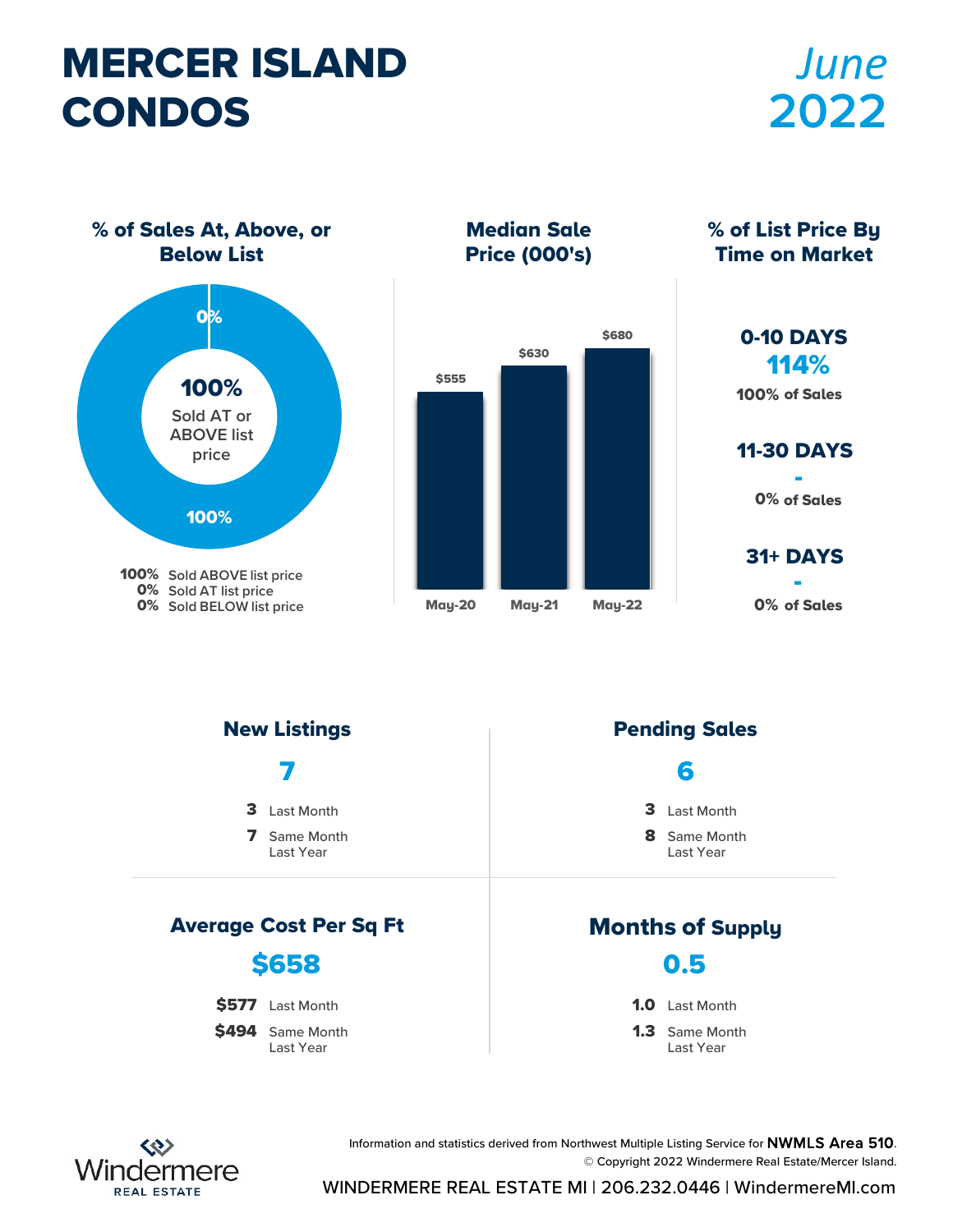# WEST BELLEVUE CONDOS

# *June* **2022**

% of Sales At, Above, or Below List



Median Sale Price (000's)



% of List Price By Time on Market

| 0-10 DAYS         |
|-------------------|
| 102%              |
| 75% of Sales      |
|                   |
| <b>11-30 DAYS</b> |

96% 20% of Sales

98% 31+ DAYS 5% of Sales

38

- 30 Last Month
- 37 Same Month Last Year

#### Average Cost Per Sq Ft Months of Supply

### \$1,119

\$942 Last Month

\$870 Same Month Last Year

#### New Listings **Pending Sales**

#### 17

21 Last Month

39 Same Month Last Year

1.5

**0.7** Last Month

**0.9** Same Month Last Year



Information and statistics derived from Northwest Multiple Listing Service for NWMLS Area 520. © Copyright 2022 Windermere Real Estate/Mercer Island.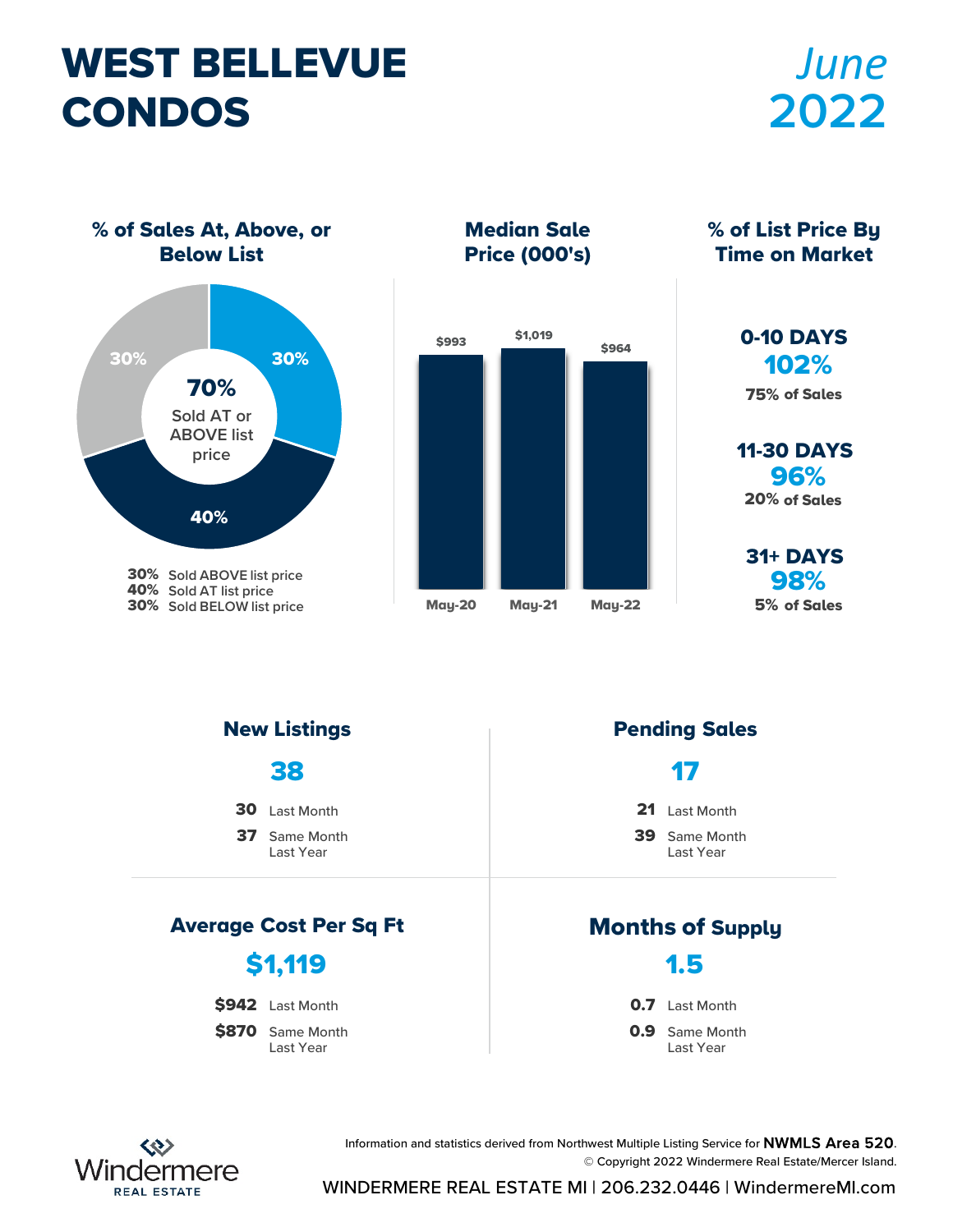### EAST BELLEVUE CONDOS

# *June* **2022**

% of Sales At, Above, or Below List



Median Sale Price (000's)



% of List Price By Time on Market

### 108% 0-10 DAYS

80% of Sales

102% 11-30 DAYS 18% of Sales

100% 31+ DAYS 2% of Sales

65 Same Month Last Year 40 Last Month Average Cost Per Sq Ft Months of Supply New Listings **Pending Sales** 53 53 Same Month Last Year 36 Last Month 42 \$475 Same Month \$614 Last Month \$628 **0.8** Same Month **0.4** Last Month 0.5 Last Year Last Year



Information and statistics derived from Northwest Multiple Listing Service for NWMLS Area 530. © Copyright 2022 Windermere Real Estate/Mercer Island.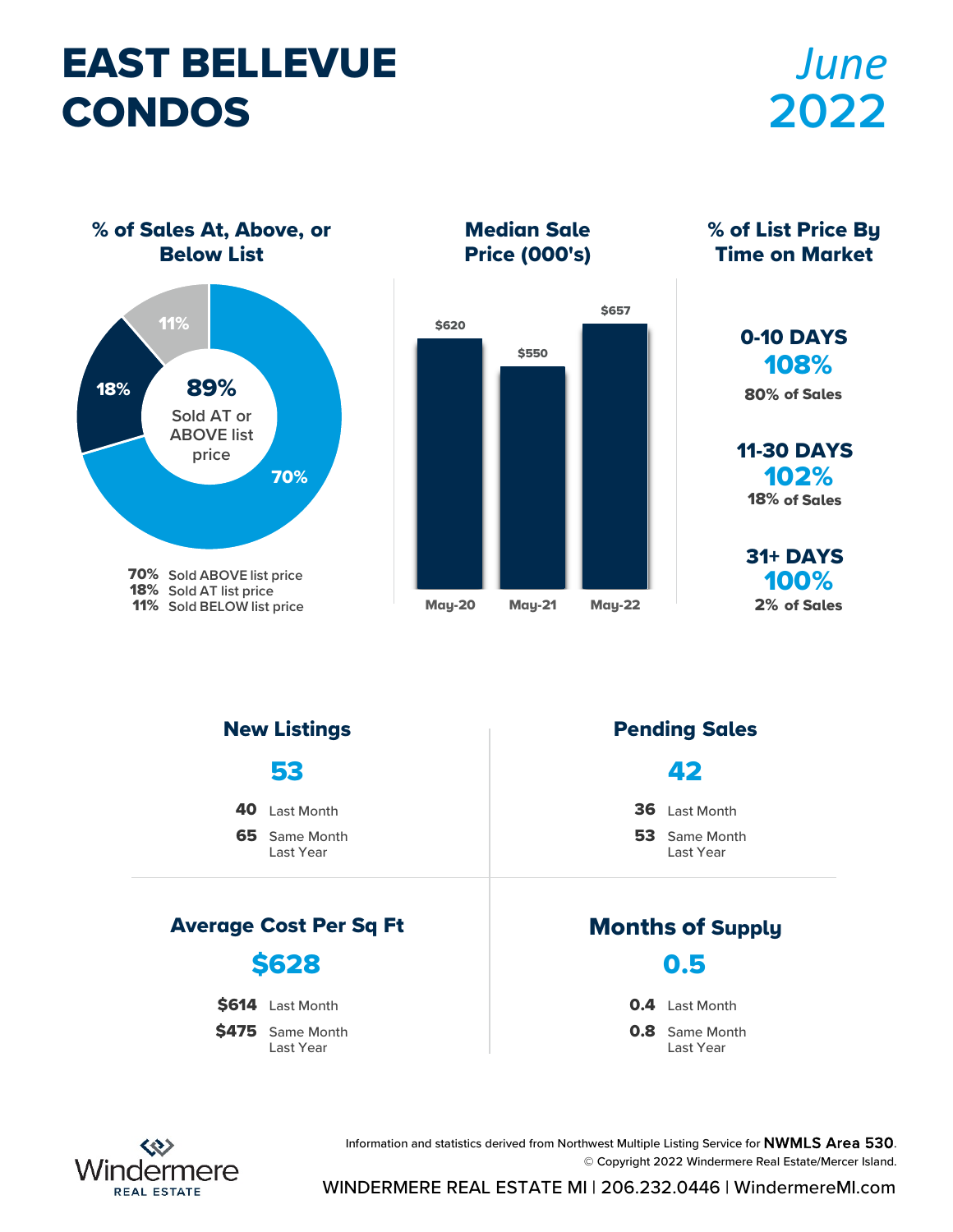# EAST OF LAKE SAMMAMISH CONDOS

# *June* **2022**

% of Sales At, Above, or Below List



Median Sale Price (000's)



% of List Price By Time on Market

#### 113% 0-10 DAYS 91% of Sales

100% 11-30 DAYS 9% of Sales

**31+ DAYS** 

0% of Sales

49 Same Month Last Year 50 Last Month Average Cost Per Sq Ft Months of Supply New Listings **Pending Sales** 55 45 Same Month Last Year 41 Last Month 42 \$426 Same Month \$575 Last Month \$547 **0.5** Same Month 0.5 Last Month 0.6 Last Year Last Year



Information and statistics derived from Northwest Multiple Listing Service for NWMLS Area 540. © Copyright 2022 Windermere Real Estate/Mercer Island.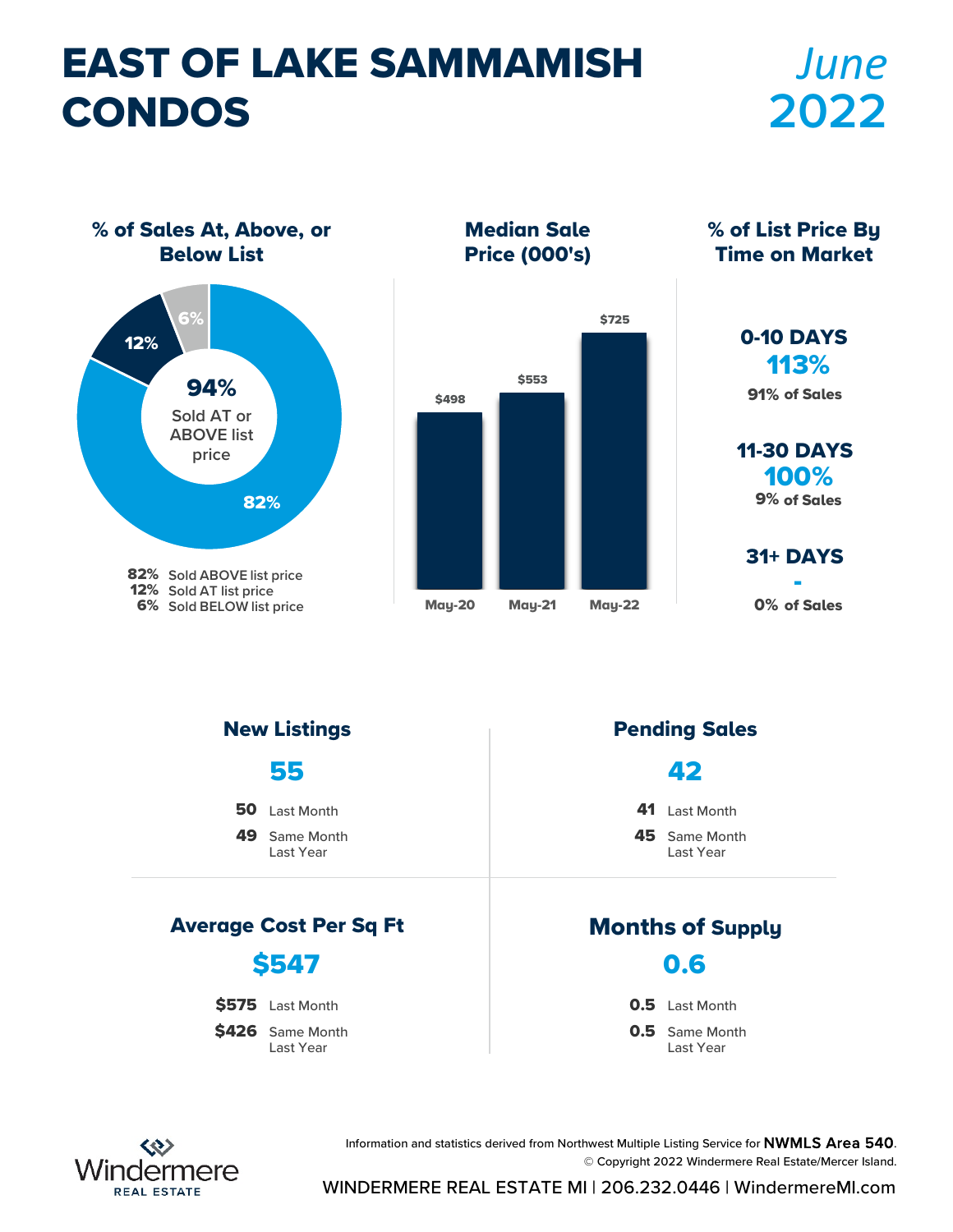# REDMOND AND CARNATION CONDOS

# *June* **2022**

% of Sales At, Above, or Below List



Median Sale Price (000's)



% of List Price By Time on Market

#### 111% 0-10 DAYS 76% of Sales

99% 11-30 DAYS 19% of Sales

95% 31+ DAYS 5% of Sales

23 Same Month Last Year 24 Last Month Average Cost Per Sq Ft Months of Supply New Listings **Pending Sales** 16 20 Same Month Last Year 18 Last Month 15 \$522 Same Month \$600 Last Month \$620 **0.5** Same Month **0.6** Last Month 0.7 Last Year Last Year



Information and statistics derived from Northwest Multiple Listing Service for NWMLS Area 550. © Copyright 2022 Windermere Real Estate/Mercer Island.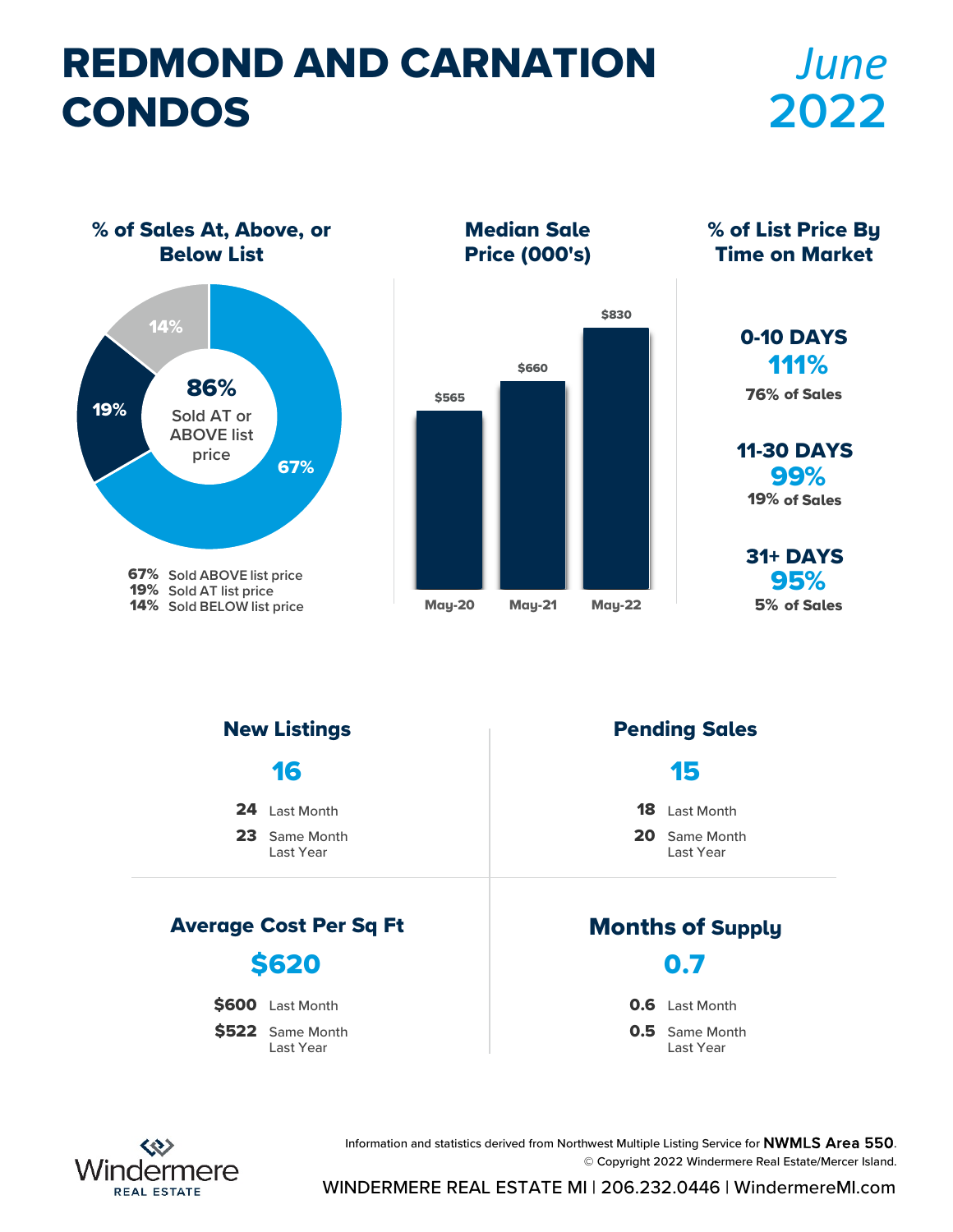# KIRKLAND AND BRIDLE TRAILS

# *June* **2022**

% of Sales At, Above, or Below List



Median Sale Price (000's)



% of List Price By Time on Market

### 107% 0-10 DAYS

88% of Sales

102% 11-30 DAYS 12% of Sales

**31+ DAYS** 

0% of Sales

**54** Same Month Last Year 46 Last Month Average Cost Per Sq Ft Months of Supply New Listings **Pending Sales** 63 49 Same Month Last Year 35 Last Month 44 \$614 Same Month \$812 Last Month \$801 **0.8** Same Month **0.7** Last Month 0.7 Last Year Last Year



Information and statistics derived from Northwest Multiple Listing Service for NWMLS Area 560. © Copyright 2022 Windermere Real Estate/Mercer Island.